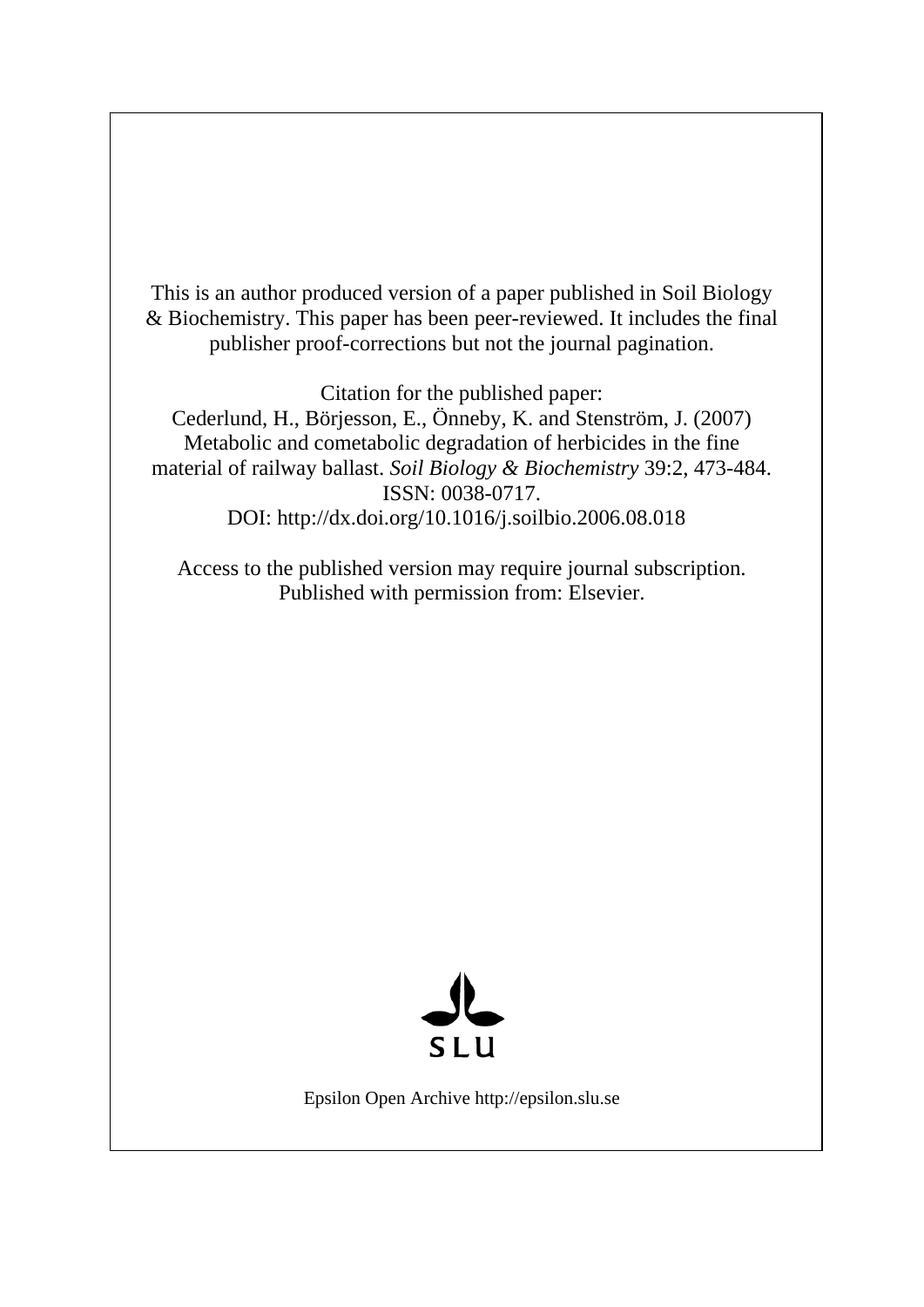# Metabolic and cometabolic degradation of herbicides in the fine material of railway ballast Harald Cederlund<sup>a\*</sup>, Elisabet Börjesson<sup>a</sup>, Karin Önneby<sup>a</sup> and John Stenström<sup>a</sup>

<sup>a</sup> Swedish University of Agricultural Sciences (SLU), Department of Microbiology, Box 7025, SE-75007 Uppsala, Sweden.

\* Contact information to corresponding author: telephone +46 18 673284 fax +46 18 673393 e-mail Harald.Cederlund@mikrob.slu.se Department of Microbiology, Box 7025, SE-75007 Uppsala, Sweden.

### Abstract

Microbial degradation of 3-(3,4-dichlorophenyl)-1,1-dimethylurea (diuron) and mineralization of 4-chloro-2-methylphenoxyacetic acid (MCPA) were studied in soil samples taken from the ballast layers of three Swedish railway embankments. The degradation of diuron followed first-order kinetics and half-lives ranged between 122-365 days. The halflives correlated strongly with microbial biomass estimated by substrate-induced respiration (SIR;  $R = -0.85$ ;  $p < 0.05$ ) and with the amount of organic matter measured as loss on ignition  $(R = -0.87; p < 0.05)$ . Accumulation of the metabolites DCPMU and DCPU was observed in all samples and these were only detectably degraded in the sample with the highest SIR. Addition of ground lucerne straw to the ballast samples stimulated microbial activity and led to increased formation of metabolites, but further transformation of DCPMU and DCPU was not enhanced. Mineralization of MCPA followed growth-linked kinetics and the time for 50% mineralization was  $44.5 \pm 7.1$  days in samples of previously untreated ballast. In samples of ballast that had been previously treated with the herbicide formulation MCPA 750, the time for 50% mineralization was reduced to  $13.7 \pm 11.3$  days. The number of MCPA degraders, quantified using an MPN technique, was clearly increased but highly variable. An average yield of 0.18 cells pg<sup>-1</sup> of MCPA was estimated from the kinetic data. The yield estimates correlated with the amount of nitrogen in the ballast, indicating that mineralization of MCPA was nitrogen-limited in the railway embankments studied. This has practical implications for weed control using herbicides on railways.

Keywords: metabolic and cometabolic degradation; mineralization; MCPA; diuron; railway ballast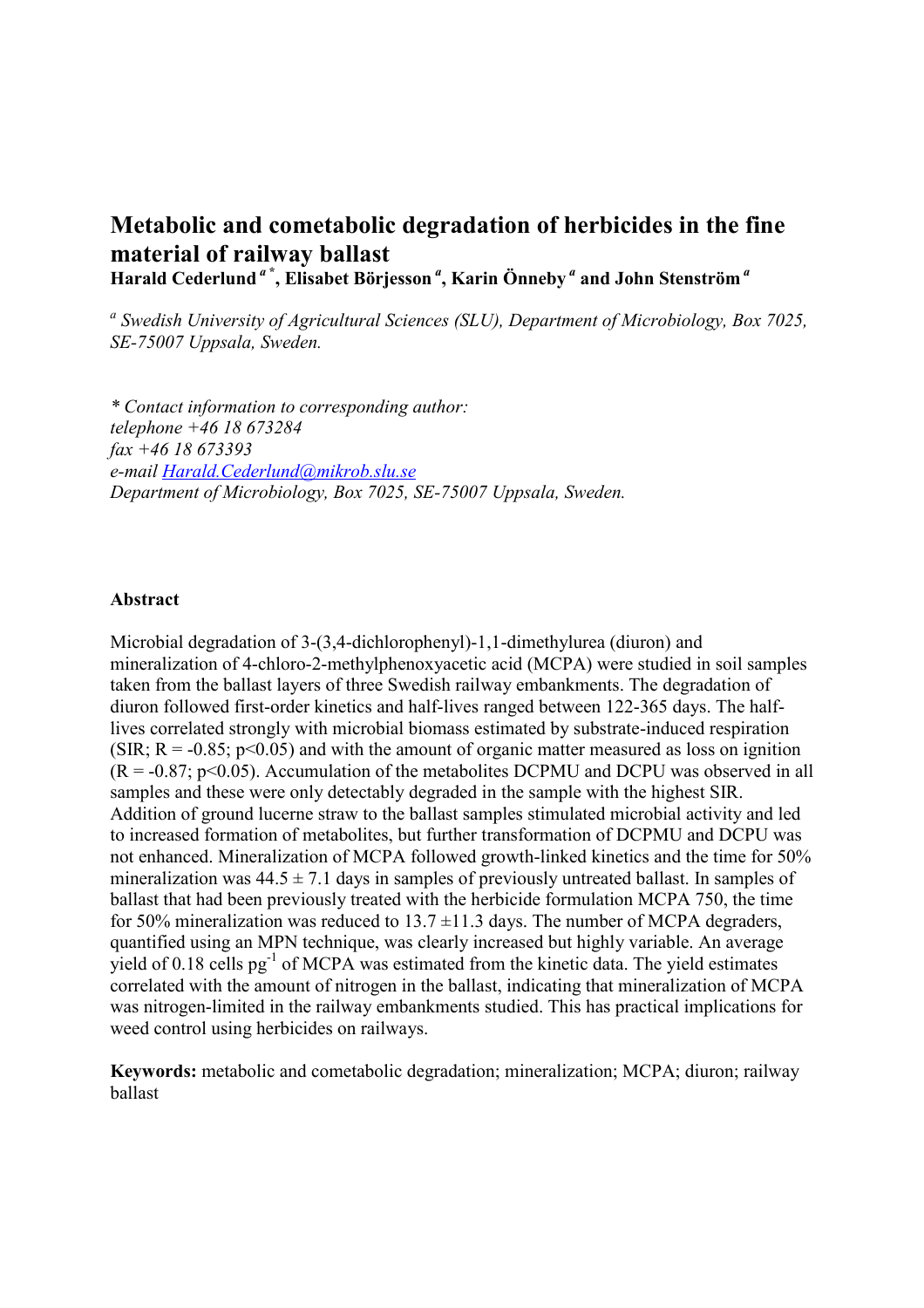## 1. Introduction

Herbicides are used on railways in order to maintain the quality of the track and a safe working environment for railway personnel (Torstensson, 2001). Due to the coarse texture and low organic matter content of railway embankments, there is much concern that application of herbicides to railways may lead to groundwater contamination. Several studies have investigated the leaching of pesticides from railway tracks and, with some exceptions, most of them indicate that the leaching potential is considerable and that concentrations in the groundwater beneath the track may significantly exceed the EU limit for drinking water of 0.1  $\mu$ g l<sup>-1</sup> if the application rate is too high (Torstensson, 1983; 1985; Lode and Meyer, 1999; Schmidt et al., 1999; Börjesson et al., 2004; Ramwell et al., 2004; Torstensson and Börjesson, 2004; Torstensson et al., 2005).

While leaching can be substantial from coarse-textured environments such as railways, research indicates that the microbial degradation might be accelerated in these kinds of soils because of the high availability of herbicides to microorganisms (Hassink et al., 1994; Klein, 2002; Strange-Hansen et al., 2004). However, microbial degradation of herbicides is also related to the amount and activity of microorganisms (Anderson, 1984; Torstensson and Stenström, 1986; Voos and Groffman, 1997; Jones and Ananyeva, 2001), and these are both known to be of very limited magnitude on railways (Smith et al., 1981; Cederlund and Stenström, 2004).

If there is concern about herbicide degradation in such a situation, with a high availability of the compound and a low number of degrading microorganisms, it would be relevant to try to identify an herbicide that is used as a substrate for microbial growth. Such an herbicide would potentially induce exponential microbial proliferation in the field and, hence, also give an exponentially increasing degradation rate. On the other hand, the degradation rate of an active ingredient that does not support microbial growth would depend on its concentration and on the initial number of degrading microorganisms and their activity.

Diuron [3-(3,4-dichlorophenyl)-1,1-dimethylurea] is a substituted phenylurea herbicide used for total weed control in non-crop areas (Tomlin, 2003). In Sweden, the use of diuron was prohibited in 1993 by the Swedish Chemicals Inspectorate but globally it is still one of the main herbicides used for weed control on railways tracks. The long residual activity of diuron is one of the main reasons for its popularity, but is also problematic for environmental reasons. Field studies confirm that diuron can be very persistent and also that it is highly prone to leaching when used on railways (Torstensson, 1983, 1985; Torstensson et al., 2002; Skark et al., 2004). The ability of microorganisms to use diuron as a carbon source for growth does not appear to be widespread. Microbial degradation of diuron in the field is usually very slow and follows first order kinetics (Hill et al., 1955; Sørensen et al., 2003).

MCPA [4-chloro-2-methylphenoxyacetic acid] is an arylalkanoic acid widely used for postemergence control of broad-leaved weeds (Tomlin, 2003). Degradation of MCPA usually follows growth-associated kinetics, indicating that MCPA is used as a substrate for microbial growth (Audus, 1951). Hence, the dissipation of MCPA in agricultural soils is often rapid, at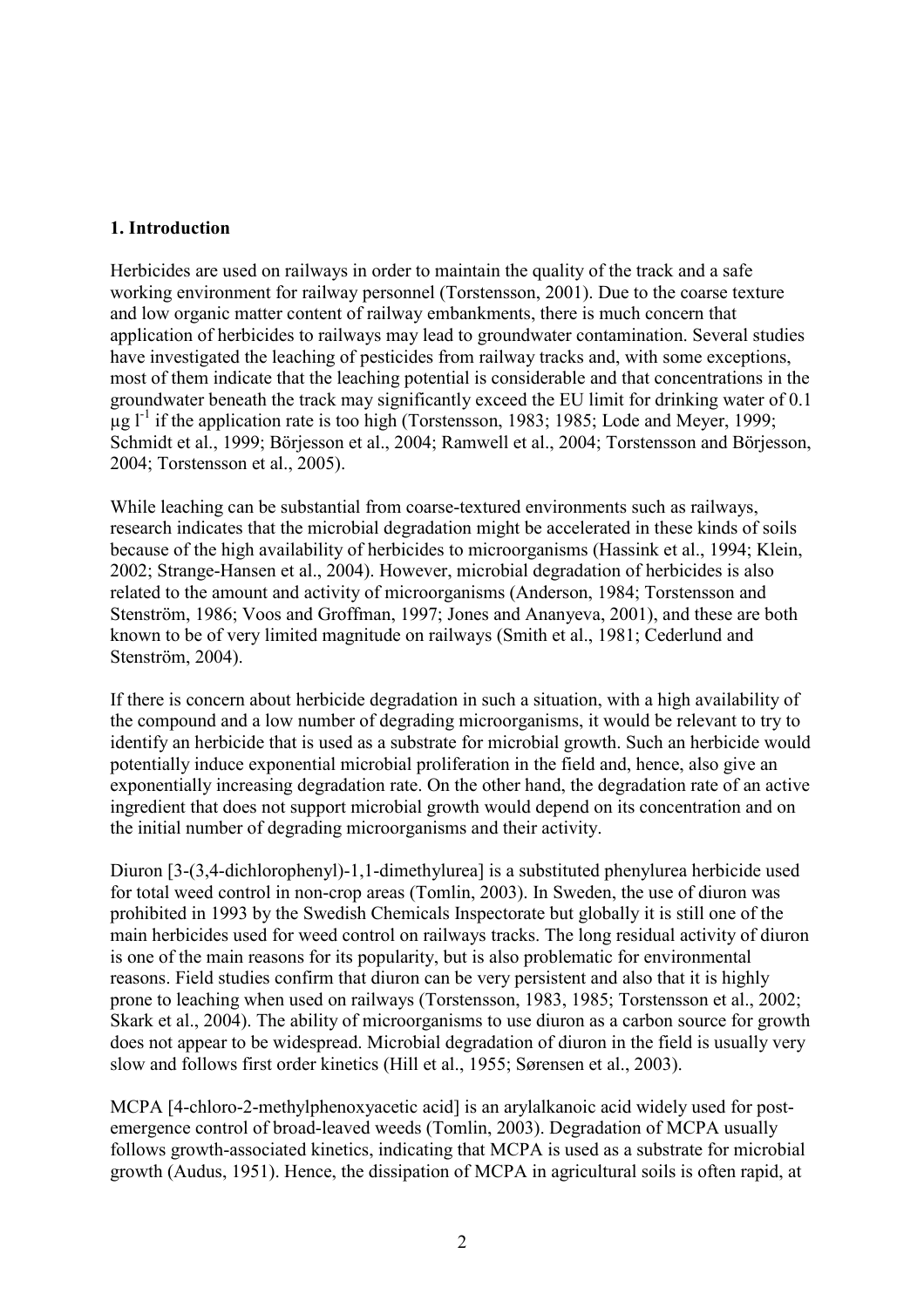least after the first time of its use (Kirkland and Fryer, 1966; Torstensson et al., 1975).

The objectives of this study were to characterize microbial degradation of the herbicides diuron and MCPA in fine materials of railway ballast, to investigate the relationship between microbial biomass and activity and degradation rates and to determine the extent to which adaptation of the railway microflora occurs in response to repeated applications of MCPA.

### 2. Materials and methods

### 2.1 Chemicals

Certified standards of 3-(3,4-dichlorophenyl)-1,1-dimethyl urea (diuron, 97,7% purity), 1- (3,4-dichlorophenyl)-3-methyl urea (DCPMU, 99.5% purity), 1-(3,4-dichlorophenyl) urea (DCPU, 99.7% purity), 3,4-dichloroaniline (DCA, 99.0% purity) and 4-chloro-2 methylphenoxyacetic acid (MCPA, 99.0% purity) were purchased from Dr Ehrensdorfer GmbH (Augsburg, Germany), while 4-chloro-2-methylphenoxy- $[1^{-14}C]$ -acetic acid  $(1^{14}C-$ MCPA, 57 mCi mmol<sup>-1</sup>) was purchased from Amersham Biosciences. Formulations used for the field treatments were BASF MCPA 750 (MCPA dimethylamine salt, 750 g a.i.  $1^{-1}$ ) from BASF AB and Roundup Bio (glyphosate isopropylamine salt,  $360$  g a.i.l<sup>-1</sup>) from Monsanto. All other chemicals and solvents used for the study were of analytical grade.

### 2.2 Diuron degradation study

Soil was sampled in 2002 from the surface layer of two railway tracks between Mora-Älvdalen (61º00'N, 14º28'E; denoted 'Mora' in the text) and Nässjö-Vetlanda (57º28'N, 15º03'E; denoted 'Vetlanda' in the text). Both tracks were regularly treated with diuron until 1992, but since then only glyphosate and imazapyr have been used. All samples were sieved (< 4mm) and stored at 4ºC. The sampling sites have been previously described by Cederlund and Stenström (2004) and some basic characteristics of these soils are presented in Table 1. Samples were pooled on the basis of their SIR-values so that soils (900 g wet wt.) of 'high' (A), 'intermediate' (B) and 'low' (C) microbial biomass were obtained for each track. A fraction of each soil (100 g) was contaminated with diuron (12 mg) dissolved in acetone (5 ml) (procedure adopted from Brinch et al. 2002). When the acetone had evaporated the contaminated fraction was mixed thoroughly with the rest of the soil to obtain an approximate diuron concentration of 15  $\mu$ g g<sup>-1</sup> dry wt. (a realistic in-field concentration). The samples were incubated in aerated plastic jars in the dark at 20ºC for 460 days. The water content was adjusted to and kept at 60% of the water holding capacity (WHC) of the soils throughout the experiment by the addition of deionised water. Duplicate samples (10 g) for HPLC analysis were taken regularly to monitor the concentration of diuron and its metabolites. The SIR and basal respiration were measured on duplicate samples (40 g) on days 8, 194 and 393 of the incubation.

An additional experiment was carried out in which the microbial activity of the soil was stimulated by the addition of ground lucerne straw  $(5 \text{ mg g}^{-1}$  dry wt soil). The soil was incubated as described above and concentrations of diuron and metabolites were monitored for 239 days. The SIR and basal respiration were measured on days 10, 44, 91 and 187.

### 2.3 Analysis of diuron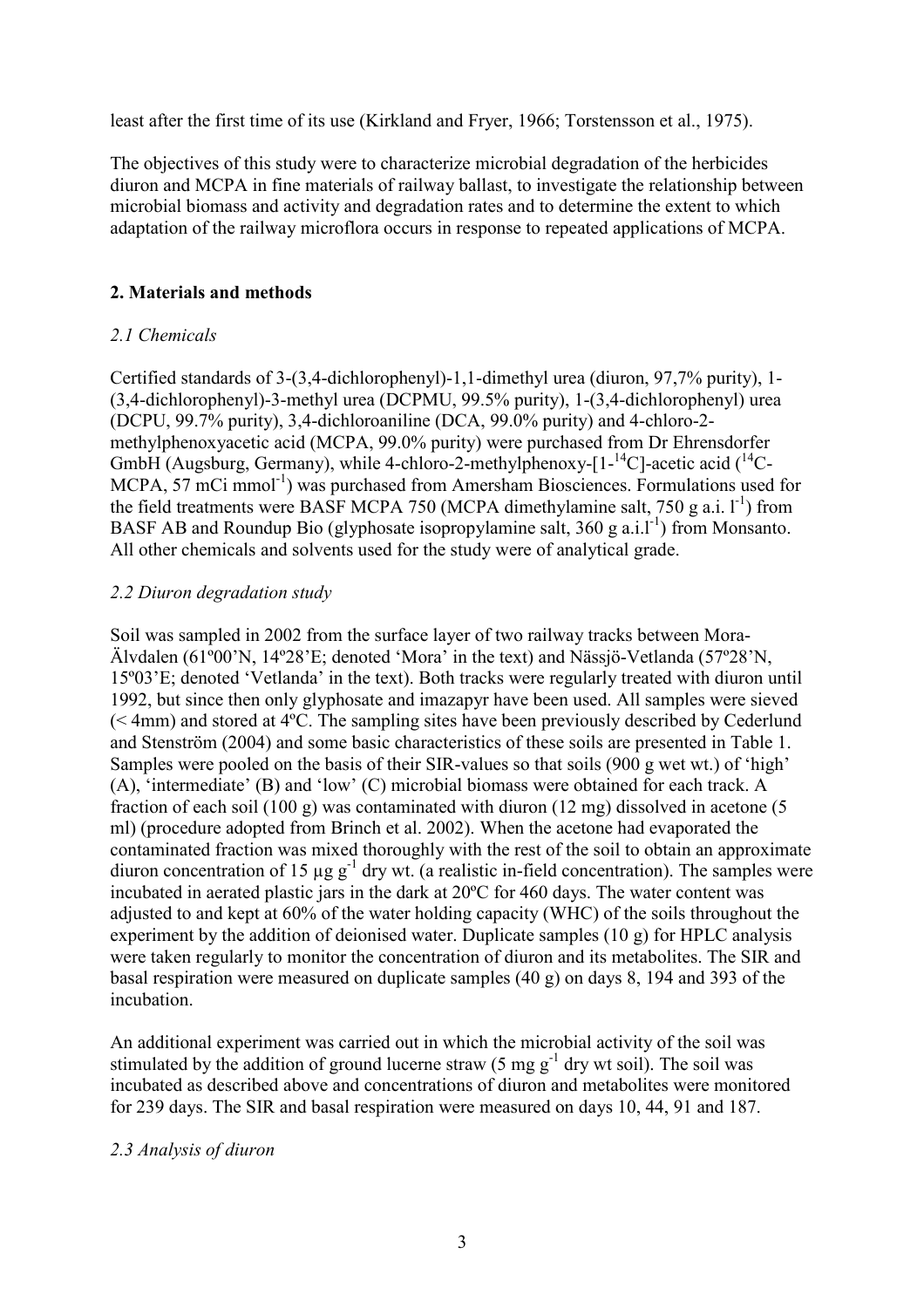The soil samples (10 g) were extracted for 60 min with methanol (25 ml). The samples were then centrifuged at  $1500$  rev min<sup>-1</sup> for 10 min (Sorvall T6000D, Lambda Polynom AB, Sweden) and filtered (OOH Whatman; 11cm) before HPLC analysis. The HPLC analyses were performed using an UV detector G1314A, a pump G1311A and an autoinjector G1329A (Agilent Technologies AB; 1100 Series; Sweden) equipped with a Zorbax SB-C18 column (12.5 x 4.6 mm, 5 µm; ChromTech AB, Sundbyberg, Sweden). The eluent was a gradient of acetonitrile-water, 10-100% for 11 minutes, followed by 2 minutes equilibration at 100% acetonitrile, and the flow rate was 1 ml min-1. The samples were detected at 254 nm and the injection volume was 25 µl. Under these conditions the retention times for DCPU, DCPMU, diuron and DCA were 7.39, 8.05, 8.61 and 9.09 minutes, respectively. Calibration curves for diuron were obtained by plotting peak areas against concentrations for diluted standards  $(0.005 - 5.0 \mu g \text{ ml}^{-1})$ . A linear relationship between chromatographic peak area and amount of chemical was found over this concentration range, with  $R^2 > 0.99999$  in each case.

#### 2.4 MCPA mineralization study

Soil was sampled in 2005 from a field study site situated on the railway track between Borås and Varberg (57º15'N, 12º 20'E). All samples were sieved (< 4mm) and stored at 4ºC until used. The site is divided into randomly distributed 25 m plots spread over a one km stretch and soil samples were taken from the surface layer (from directly underneath or from within the lower macadam ballast layer) from four replicate plots of each of the following treatments: Treatment  $0 =$  unsprayed; treatment  $1 =$  sprayed the previous year with a mixture of glyphosate and MCPA (commercial formulation Roundup Bio 3 l  $ha^{-1}$  + BASF MCPA 750 2 l ha<sup>-1</sup>); and treatment 2 = sprayed with the same mixture for two consecutive years prior to sampling. The SIR and basal respiration were determined in each sample, as were the amounts of  $NO_3$ -,  $NH_4$ + extracted in KCl, and P, K and Mg soluble in ammonium lactate/acetic acid solution (Svensk Standard SS 028310). Some basic characteristics of the soil are given in Table 1.

Triplicate soil samples (20 g wet wt.) from each plot were weighed into small plastic jars. Unlabelled and  $^{14}$ C-labelled MCPA, dissolved in deionised water, was mixed into each jar for 30 s with a spatula to obtain a final radioactivity and total MCPA concentration of about 970 disintegrations sec<sup>-1</sup> jar<sup>-1</sup> and 4  $\mu$ g g<sup>-1</sup> dry wt. respectively. The soil moisture content was adjusted to 60% of the WHC. The plastic jars were each installed into airtight glass jars together with two scintillation vials containing NaOH (0.2 M; 4 ml) to trap carbon dioxide. The glass jars were incubated in the dark at 20ºC and the base traps were changed regularly; one was used for determination of the release of radioactivity from the soil through mineralization of MCPA  $({}^{14}C$ -CO<sub>2</sub>) and the other was used for assessment of the basal respiration (total-CO<sub>2</sub>). The amount of  ${}^{14}C$  in the base traps was measured on an LS 6000TA liquid scintillation counter (Beckman Instruments, Fullerton, CA, USA) after the NaOH had been mixed with 4 ml of Insta-gel Plus emulsifying cocktail (Chemical Instruments AB, Lidingö, Sweden) and incubated in the dark overnight. The  $^{14}$ C liberated was corrected for the background radiation in controls without soil. The total amount of  $CO<sub>2</sub>$  that had been released from the soil was determined by titration. Aliquots of NaOH  $(2 \text{ ml})$  were mixed with BaCl<sub>2</sub> (0.1M; 8 ml) and titrated with HCl (0.1 M) using the Titralab 850 endpoint titration workstation (Radiometer Analytical, Copenhagen, Denmark).

An additional experiment was performed in order to allow the percentage values obtained from the scintillation measurements (e.g. % mineralised) to be converted into actual MCPA concentrations (related to the degraded amount rather than the amount mineralised). In order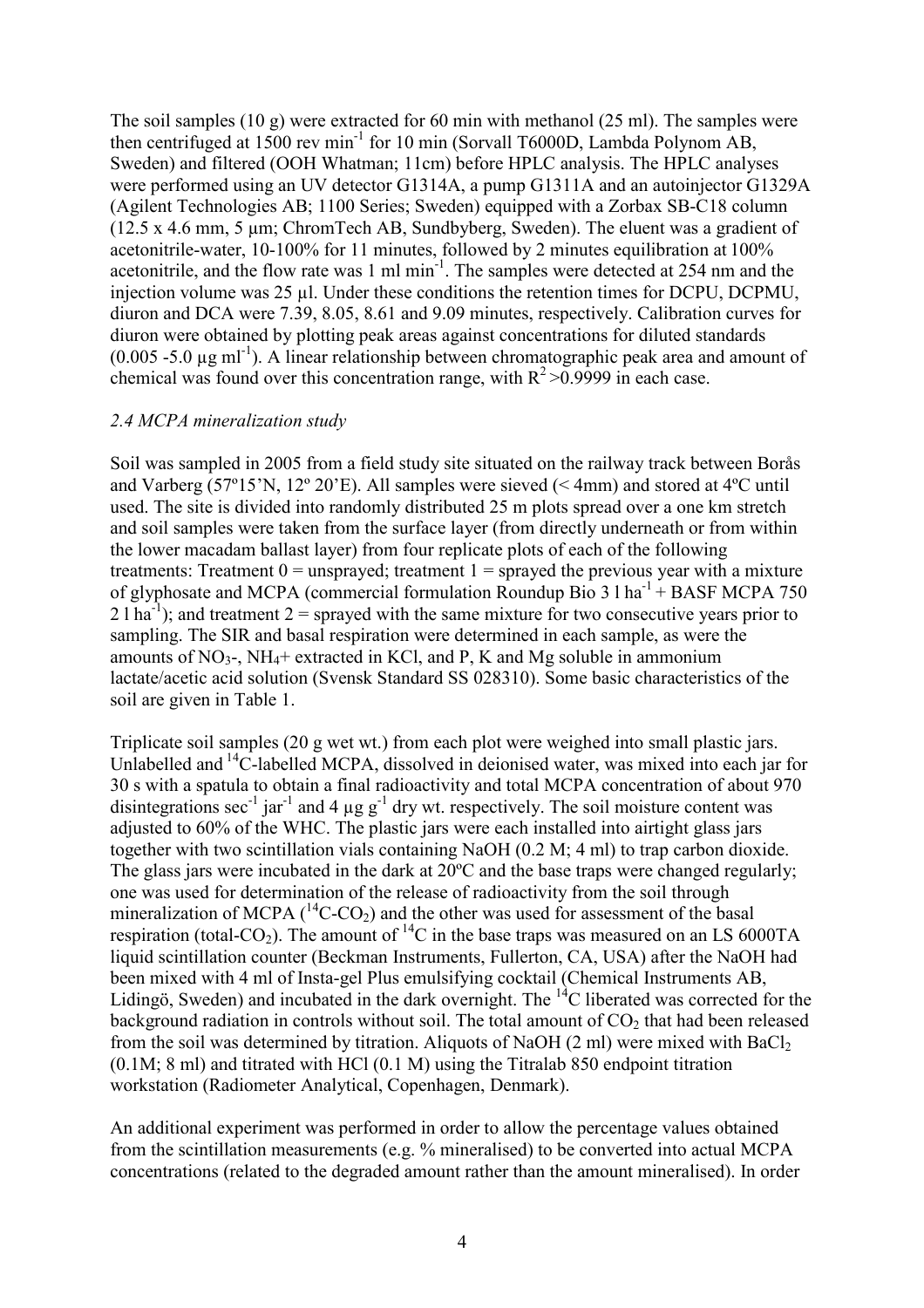to achieve this, 20 glass jars containing soil from one plot were incubated under the same conditions as described above. The base traps were changed regularly and the amounts of  ${}^{14}C$ in the base traps were determined as described above. On each occasion of base trap change, incubation of two glass jars was terminated and the contents analysed by GC-MS, resulting in a time series consisting of a total of 10 simultaneous measurements of mineralization and concentration values. Calculations are outlined in section 2.7.

### 2.5 Analysis of MCPA by GC-MS

The soil samples (10 g) were extracted for 24 hours with 25 ml of acetone:water:acetic acid  $(80:19:1)$ , centrifuged at 1500 rev min<sup>-1</sup> for 15 min (Sorvall T6000D, Lambda Polynom AB, Sweden;) and re-extracted for one hour with 10 ml of the solvent. The extracts were diluted with water (500 ml) and one portion of each sample (70 ml) was cleaned through 200 mg ENV+ columns (Isolute®, International Sorbent Technology, Sorbent AB, Frölunda, Sweden.), eluted with  $2 \times 2$  ml of methanol with  $5\%$  NH<sub>3</sub> and evaporated under nitrogen gas at  $40^{\circ}$ C. The samples were derivatized with Na<sub>2</sub>HPO<sub>4</sub> (8 ml; 0.05 M; pH 8), pentafluorobenzyl bromide in dichloromethane (2 ml; 0.1%) and tetrabutylammonium sulphate (150  $\mu$ l; 0.15M), shaken for 30 minutes and centrifuged at 3000 rev min<sup>-1</sup> for 2 min. One ml of the dichloromethane phase was transferred into a 2 ml glass vial, evaporated under nitrogen gas and dissolved in cyclohexane (0.5 ml) before GC-MS analysis. The analyses were performed using a Hewlett Packard model 6890 gas chromatograph equipped with a HP-5MS capillary column,  $30 \text{ m} \times 0.251 \text{ mm}$  I.D. (0.25  $\mu$ m film thickness) (ChromTech AB, Sundbyberg, Sweden). The oven temperature was programmed to run at 80°C for 2 min and then to increase by 12 $^{\circ}$ C min<sup>-1</sup> to a final temperature of 280 $^{\circ}$ C. Under these conditions the retention time for MCPA was 14.02 minutes. The retention time data were complemented with mass spectral (MS) data obtained from a Hewlett Packard model 5973 Mass Selective Detector. Calibration curves for MCPA were obtained by plotting peak areas against concentrations for diluted standards  $(0.01 - 1.0 \mu g \text{ m}^{-1})$ . A linear relationship between chromatographic peak area and amount of chemical was found over this concentration range with  $R^2 > 0.994$ .

### 2.8 Enumeration of MCPA-degraders

A method adapted from Lehmicke et al.(1979) was used for enumeration of MCPA degraders. Duplicate soil samples (10 g wet wt.) from each plot (see section 2.3), were weighed into sterile Duran flasks and were shaken in phosphate buffered saline (PBS; 0.1 M; 100 ml) for 30 min at 200 rev min<sup>-1</sup>. The extracts were diluted in PBS  $(0.1 \text{ M})$  down to  $10^{-7}$  and five replicates of 0.1 ml from each dilution were inoculated into sterile 2 ml glass vials together with 0.9 ml of growth medium. The growth medium contained the following salts:  $KH_2PO_4$ (2.27 g l<sup>-1</sup>), Na<sub>2</sub>HPO<sub>4</sub>.2H<sub>2</sub>O (2.97 g l<sup>-1</sup>), NaCl (1g l<sup>-1</sup>), KNO<sub>3</sub> (0.66 g l<sup>-1</sup>), (NH<sub>4</sub>)<sub>2</sub>SO<sub>4</sub> (0.41 g l<sup>-1</sup>), MgSO<sub>4</sub>.7H<sub>2</sub>O (0.5 g l<sup>-1</sup>), CaCl<sub>2</sub>.2H<sub>2</sub>O (0.01 g l<sup>-1</sup>), MnSO4.7H<sub>2</sub>O (25 mg l<sup>-1</sup>) and FeSO<sub>4</sub>.7H<sub>2</sub>O (25 mg l<sup>-1</sup>). Sterile filtered MCPA (total concentration 4 mg l<sup>-1</sup>), <sup>14</sup>C-labelled and unlabelled, was added as the only carbon source. The final radioactivity was approximately  $10 \text{ sec}^{-1}$  vial<sup>-1</sup>. The glass vials were installed standing inside scintillation vials containing NaOH (0.2 M; 4 ml) and the scintillation vials were then sealed and incubated in the dark at 20ºC for at least four weeks. At the end of the incubation, the glass vials were removed and the radioactivity of the NaOH was determined on the scintillation counter. Scintillation vials with a measured radioactivity of more than 5 sec<sup>-1</sup> were classified as positive in the assay. A most probable number (MPN) table (Cochran, 1950) was used to estimate the number of MCPA degraders in the original soil sample.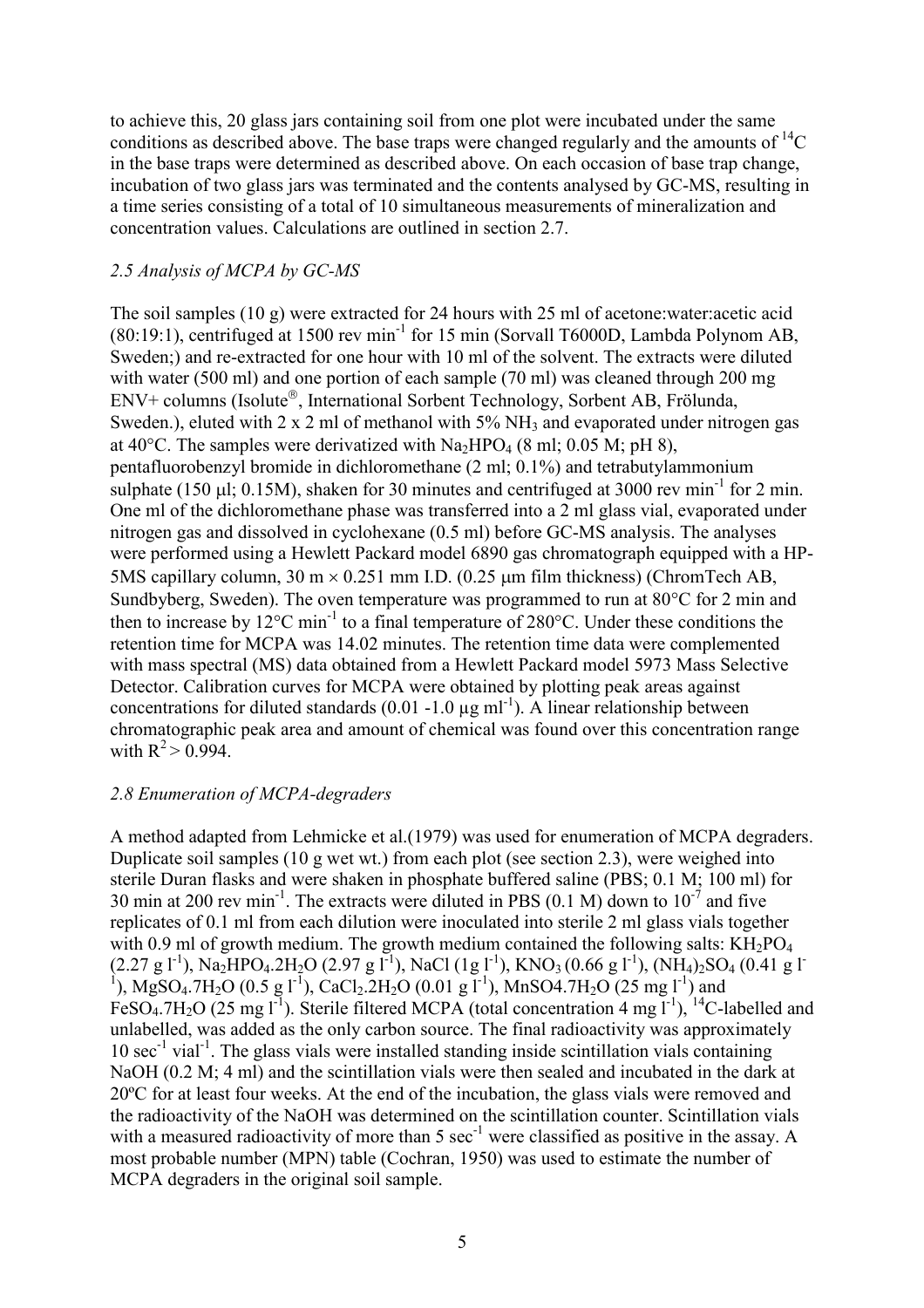### 2.7 Measurement of substrate-induced respiration and basal respiration

Two replicates of soil (40 g wet wt.) were weighed into 250 ml respirometric jars. The jars were installed inside a respirometer (Nordgren, 1988), and the accumulation of  $CO<sub>2</sub>$  trapped in KOH solution (0.2 M; 10 ml) was determined automatically twice every hour for each jar by measurement of the conductivity. The soil samples were incubated until a constant basal respiration rate could be established (after about 6 days) at a constant temperature of 22ºC and with a moisture content adjusted to 60% of WHC. A SIR substrate, consisting of glucose (150) mg),  $(NH_4)_2SO_4(22.6 \text{ mg})$ ,  $KH_2PO_4(7 \text{ mg})$  and talcum powder (200 mg), was then mixed into each jar (Stenström et al., 2001). Empty jars were incubated as controls.

The basal respiration rate (BR) was calculated by linear regression of accumulated  $CO<sub>2</sub>$  data versus time. The instantaneous rate of  $CO<sub>2</sub>$  formation after addition of the SIR substrate (SIR) was calculated using non-linear regression of accumulated data. The SIR was divided into the  $CO<sub>2</sub>$  production rate by active, exponentially growing ( $r$ ) and dormant, non-growing ( $K$ ) microorganisms as described by Stenström et al. (2001).

### 2.8 Calculations

### 2.8.1 Calculation of half lives for diuron

The half-lives of diuron were obtained by plotting the natural logarithm of the remaining concentration against time, fitting a straight line to the data and calculating the half life as: k  $t\frac{1}{2} = \frac{\ln 2}{1}$ , where k is the slope of the regression line. The coefficient of determination (R<sup>2</sup>) for the regression lines ranged between 0.78-0.97 for the different samples, indicating that the assumption of first order kinetics was a reasonable one. For calculations of half-lives for the sum of diuron and its detected metabolites, the sums of the remaining molar amounts were used.

## 2.8.2 Calculation of  $qN_0$ ,  $\mu$  and time for 50 % mineralization of MCPA

The mineralization rates in all samples initially followed logarithmic kinetics (i.e. displayed an exponentially increasing mineralization rate) and then, after reaching an inflection point, they gradually levelled off to a slow and constant rate. The logarithmic phase of the mineralization curves could be approximated by the equation:

$$
p = p_0 + \frac{qN_0}{\mu} (e^{\mu t} - 1) \tag{1}
$$

where p is the liberated amount of <sup>14</sup>C (expressed as a % of the amount added),  $p_0$  accounts for impurities and losses of <sup>14</sup>C, q (% cell<sup>-1</sup> h<sup>-1</sup>) is the specific activity of the MCPA degraders,  $N_0$  (number of cells) is the initial amount of growing MCPA degraders,  $\mu$  (h<sup>-1</sup>) is their specific growth rate and t (h) is the time. The parameter values for  $p_0$ ,  $qN_0$  and  $\mu$  were obtained by non-linear regression of the measured mineralization data using Sigma plot 2000 (v.6.00, SPSS Inc.).

In two samples (1d and 2d), the mineralization was so rapid that only three data points were obtained from within the logarithmic phase. In these cases, the average  $p_0$  obtained from the other soil samples was inserted into equation 1 in order to solve it. In one sample (1c), mineralization was so rapid that in two out of three replicates only two data points fell within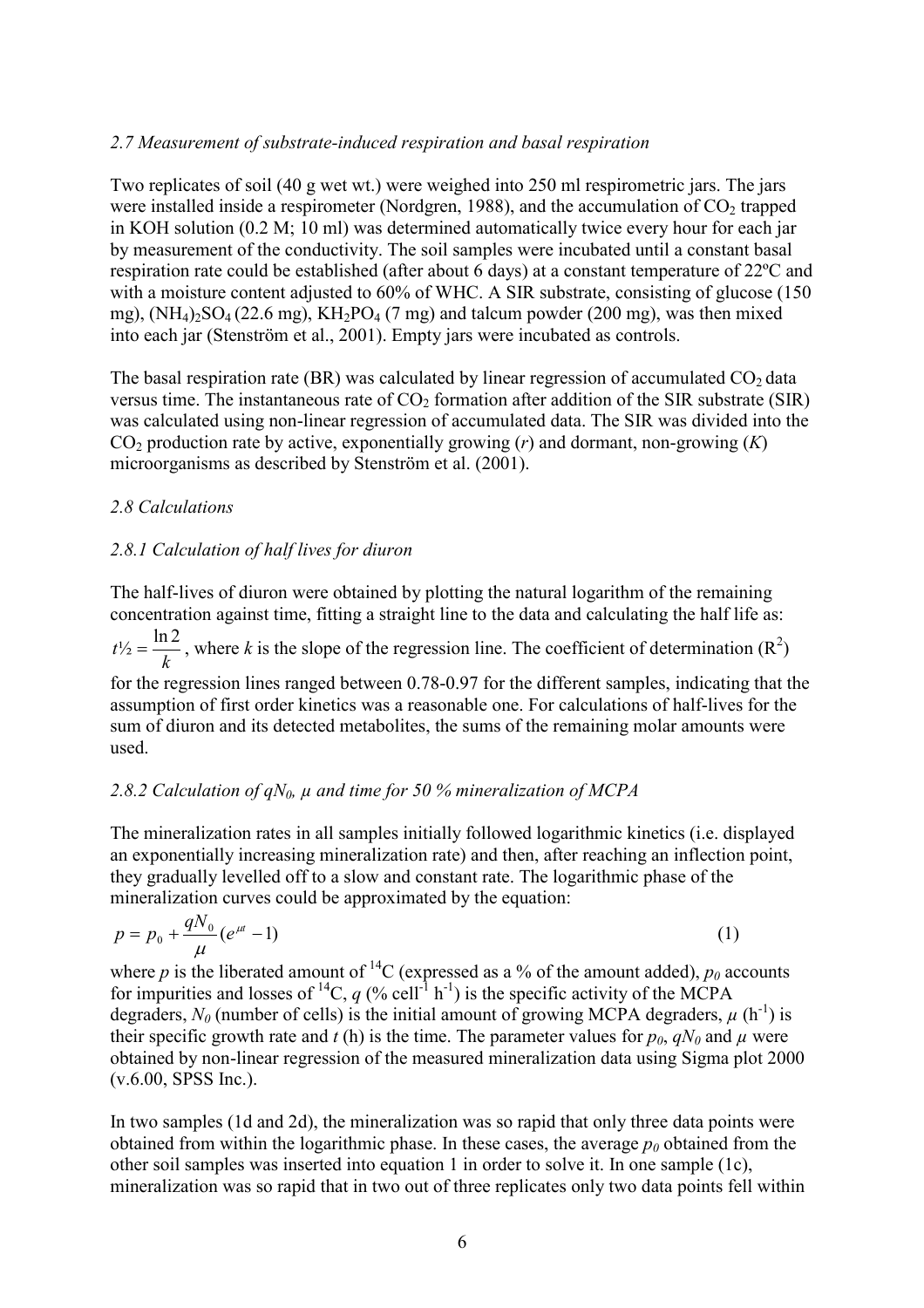the logarithmic phase. In this case,  $p$  was plotted against  $\mu$  $\frac{(e^{\mu t}-1)}{2}$  for replicates two and three

after  $\mu$  had been estimated from replicate one, and  $qN<sub>0</sub>$  was obtained as the slope of the resulting linear regression line.

The time for 50 % mineralization was calculated by solving equation 1 for  $p = 50\%$ .

#### 2.8.3 Conversion of mineralization data to concentrations

In an additional experiment, both mineralization and degradation were measured in the same soil sample (see section 2.3). For mineralization data,  $qN\theta$  and  $\mu$  were obtained as described above and essentially the same calculation was made for degradation data but according to the

equation:  $c = c_0 - \frac{q_1 v_0}{r_0} (e^{\mu t} - 1)$  $qN$  $c = c_0 - \frac{q^{1.1}0}{q} (e^{\mu t})$  $\mu$ , where  $c$  ( $\mu$ g g<sup>-1</sup> dry wt) is the remaining MCPA at time t,  $c_0$  is

the initial concentration and the specific activity q now has the unit pg MCPA cell<sup>-1</sup> h<sup>-1</sup>. The ratio between the two  $qN_0$  values was used as a conversion factor for the mineralization data obtained in the main study.

### 2.8.4 Calculation of q,  $N_0$  and yield

The numbers of MCPA degraders counted (see section 2.6) were plotted against the  $qN_0$ values obtained from equation 1. A regression line was fitted to the plotted data ( $R^2 = 0.74$ ; the intercept was forced through the origin of the coordinate system) and the slope of the line was used to calculate estimates of the specific activity q (pg cell<sup>-1</sup> h<sup>-1</sup>). The yield Y (cells pg<sup>-1</sup>)

could then be calculated as: q  $Y = \frac{\mu}{\mu}$ .

#### 2.9 Statistical analyses

Effects of diuron contamination on microbial parameters were tested for significance using a Wilcoxon matched pairs test. Differences between field treatments in the MCPA study were verified using the Mann-Whitney U-test. Correlations and the significance of correlations were computed using the product moment and partial correlation routine in Statistica (v. 7.1, Statsoft Inc.).

#### 3. Results

#### 3.1 Degradation of diuron

Diuron degradation followed first order kinetics, with half-lives ranging between 122-365 days. Half-lives were clearly longer in ballast samples obtained from the embankment in Vetlanda than in ballast samples from Mora. The half-lives were significantly negatively correlated with loss on ignition and with SIR (Figure 1). Microbial degradation of diuron gave the demethylated metabolites DCPMU and DCPU in all samples. In the sample with the highest SIR (Mora A), these metabolites began to disappear during the incubation period whereas in all other samples there was a net accumulation throughout the study (Figure 2). The metabolite DCA was detected in trace concentrations in the samples Vetlanda B and C only.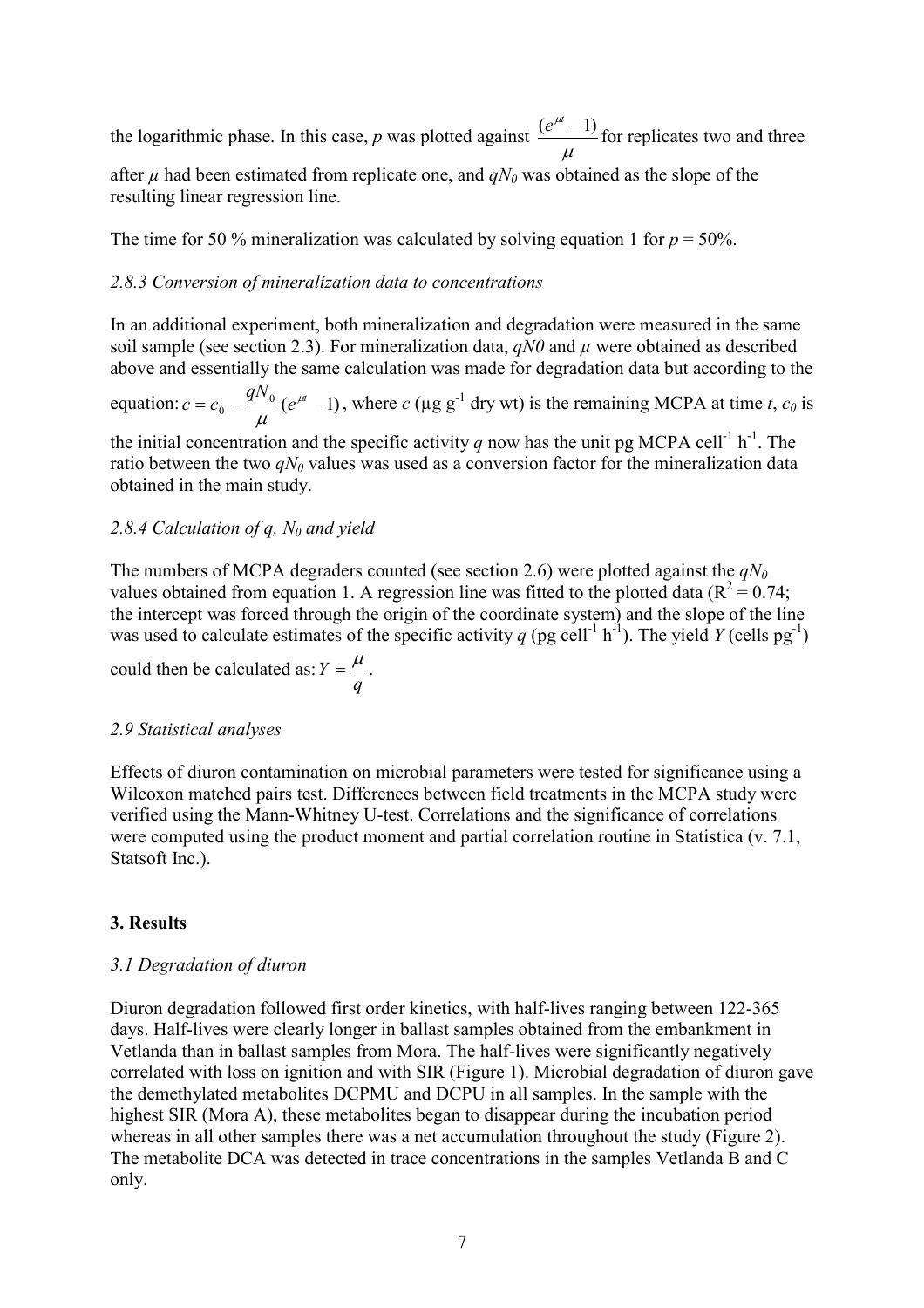The half-lives for the sum of diuron and its metabolites ranged between 151-693 days in the different samples (Figure 1). The correlations to loss on ignition and SIR were stronger than for diuron alone and there was also a significant correlation to the basal respiration rate (Figure 1).

The SIR and basal respiration were significantly higher in the contaminated soils compared to the uncontaminated controls when measured soon after contamination with diuron (day 8). However, no significant effects of the contamination or the contamination procedure were seen on days 194 and 393. Both SIR and basal respiration declined gradually and substantially during the study as a result of the long incubation. Values of SIR and basal respiration are presented in Table 2. The active part of the SIR response (r) ranged between 0.34-55.3 ng  $CO<sub>2</sub>-C$  g<sup>-1</sup> dry wt h<sup>-1</sup> in the different samples at the beginning of the study and remained low throughout the incubation.

Lucerne addition caused an almost 10-fold increase in SIR compared to the control at the beginning of the incubation (day 10), from 0.31  $\pm$ 0.17 to 2.95  $\pm$ 0.05 µg CO<sub>2</sub>-C g<sup>-1</sup> dry wt h<sup>-1</sup>, and a similar increase in the basal respiration rate from 0.21  $\pm$ 0.01 to 2.75  $\pm$ 0.24 µg CO<sub>2</sub>-C g<sup>-1</sup> dry wt  $h^{-1}$ . The active fraction of the SIR response (r) was also increased from 9 to 81% of the SIR. The SIR rate and the basal respiration rates rapidly declined and were comparable with those of the non-amended soil after 44 days of incubation, whereas the active fraction of SIR (r) remained high throughout the study. The diuron degradation in the lucerne treatment was clearly stimulated. However, only the first demethylation steps appeared to be stimulated, as can be deduced from Figure 3. Degradation followed first-order kinetics until day 77 after which it was virtually arrested, making it unfit for calculation of a half life after this time.

### 3.2 Mineralization of MCPA

Previous treatment of the railway embankment with BASF MCPA 750 drastically reduced the time required for 50% mineralization of MCPA from  $44.5 \pm 7.1$  days to  $13.7 \pm 11.3$  days  $(p<0.05$ ; Figure 4). The number of MCPA degraders was also clearly affected by the spraying. There was no significant difference between plots with one or two subsequent years of herbicide application prior to sampling. In previously untreated ballast, the number of degraders was below the quantification limit of the MPN assay ( $\leq$  20 cells g<sup>-1</sup> soil) in all samples, whereas in previously treated soil the number of degraders was higher, albeit highly variable, ranging between 20–140 000 MCPA degraders  $g^{-1}$  soil. Both the yield (Y) and the specific growth rate  $(u)$  were significantly higher in previously treated soil than in untreated soil (p<0.05) but were unaffected by the number of previous herbicide applications. Values of SIR, r and basal respiration are presented in Table 2, and the counted number of MCPA degraders and microbial parameters derived from the mineralization curves  $(\mu, N_0 \text{ and } Y)$  are presented in Table 3. The specific growth rates estimated from mineralization and degradation data were almost identical  $(\mu_{min} = 0.49 \text{ h}^{-1}$  and  $\mu_{deg} = 0.48 \text{ h}^{-1})$  giving confidence to the conversion procedure that was used to calculate  $\tilde{q}$  and  $Y$  (see section 2.8.4).

The time for 50% mineralization correlated negatively with pH ( $R = -0.69$ ; p<0.05), basal respiration (R= -0.6; p<0.05) and to Y and  $\mu$  of the MCPA-degraders (R = -0.77; p<0.05). In addition, Y and  $\mu$  correlated significantly with the amount of nitrogen present in the railway  $(R = 0.63, 0.73 \text{ and } 0.73 \text{ to NH}_4 +$ , NO<sub>3</sub>- and total-N respectively; p<0.05).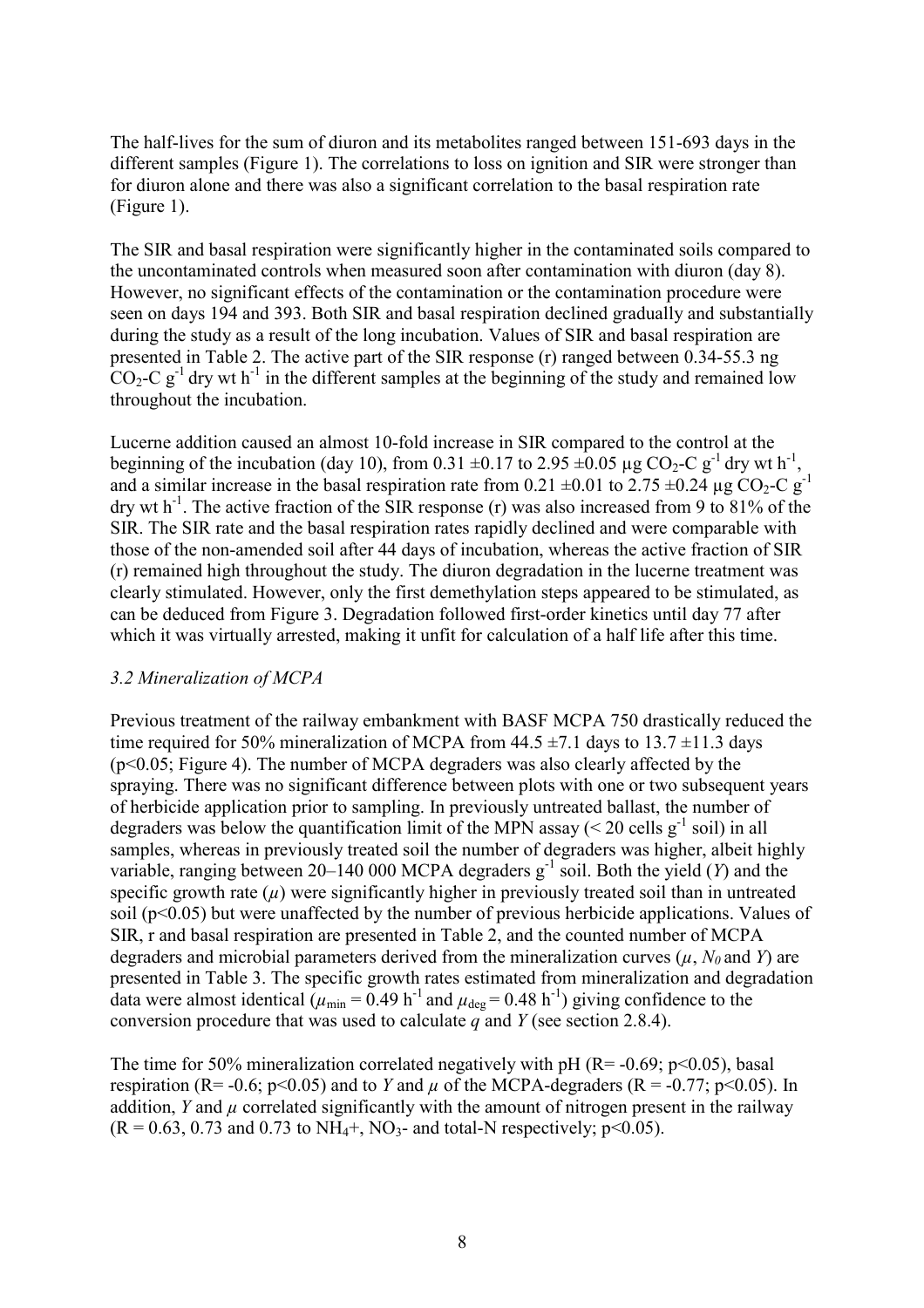The relationship between mineralization and degradation of MCPA is shown in Figure 5. The inflection point of the mineralization curve (where there is a switch from logarithmic to slower mineralization kinetics) corresponded to when the MCPA had been almost completely degraded.

## 4. Discussion

## 4.1. Half lives of diuron

The half-lives for diuron determined in this study fall within the fairly wide range of halflives that have been reported from other types of soils. Torstensson (1983; 1985) carried out studies of diuron degradation on railways and in samples of railway ballast and reported halflives in vitro of between 25-136 days. However, estimations from several field sites suggested that half-lives could range between 1-3.8 years in railway embankments. Presumably, both dry conditions and low temperatures could limit the microbial degradation of herbicides on railways during large parts of the year. Low numbers of microorganisms would be another restraining factor for degradation as indicated by the strong correlation between half-lives and SIR rates, and although the present study was carried out on ballast samples of what was denoted as having comparably 'high', 'intermediate' and 'low' SIR rates (A, B, C in Table 2.) it should be emphasised that the typical SIR rate from a railway embankment is low. Median SIR values determined from the surface layer of the centre of the track of the two embankments studied were 0.29 and 0.16  $\mu$ g CO<sub>2</sub>-C g<sup>-1</sup> dry wt h<sup>-1</sup> in Mora and Vetlanda respectively when measured in 2002, corresponding almost exactly to the SIR rate of the 'low'-activity samples Mora C and Vetlanda C. It therefore seems likely that the slowest degradation rates reported here are the most representative for the railway embankments studied.

## 4.2. Metabolites of diuron transformation

The major metabolites of diuron found in soil are DCPMU, DCPU and DCA (Gooddy et al., 2002). The non-target toxicity of these degradation products has been evaluated and appears to be considerably higher than that of the parent molecule (Tixier et al., 2000; 2001; 2002), and the importance of evaluating the dissipation of metabolites when assessing the environmental impact of diuron has been emphasised by Giacomazzi and Cochet (2004). In the current study, the half-lives were almost doubled when they were calculated based on the sum of diuron and its measured metabolites (Figure 1). There was a net accumulation of demethylated metabolites in all samples except the sample with the highest SIR (Mora A; Figure 2), where the concurrent degradation rate of the metabolites outweighed their production rate.

## 4.3. Kinetics of diuron degradation

Degradation of diuron followed first-order kinetics, indicating that it proceeds through cometabolism, i.e. without supporting growth of the degrading microorganisms. Adsorption and desorption of diuron in soils are mainly a function of the organic matter content (Liu et al., 1970), or, when organic matter is low, of the specific surface area or cation exchange capacity of the soil (Mustafa and Gamar, 1972). Since neither organic carbon nor clay content of the ballast samples studied was high, it appears unlikely that diuron availability would have been rate-limiting.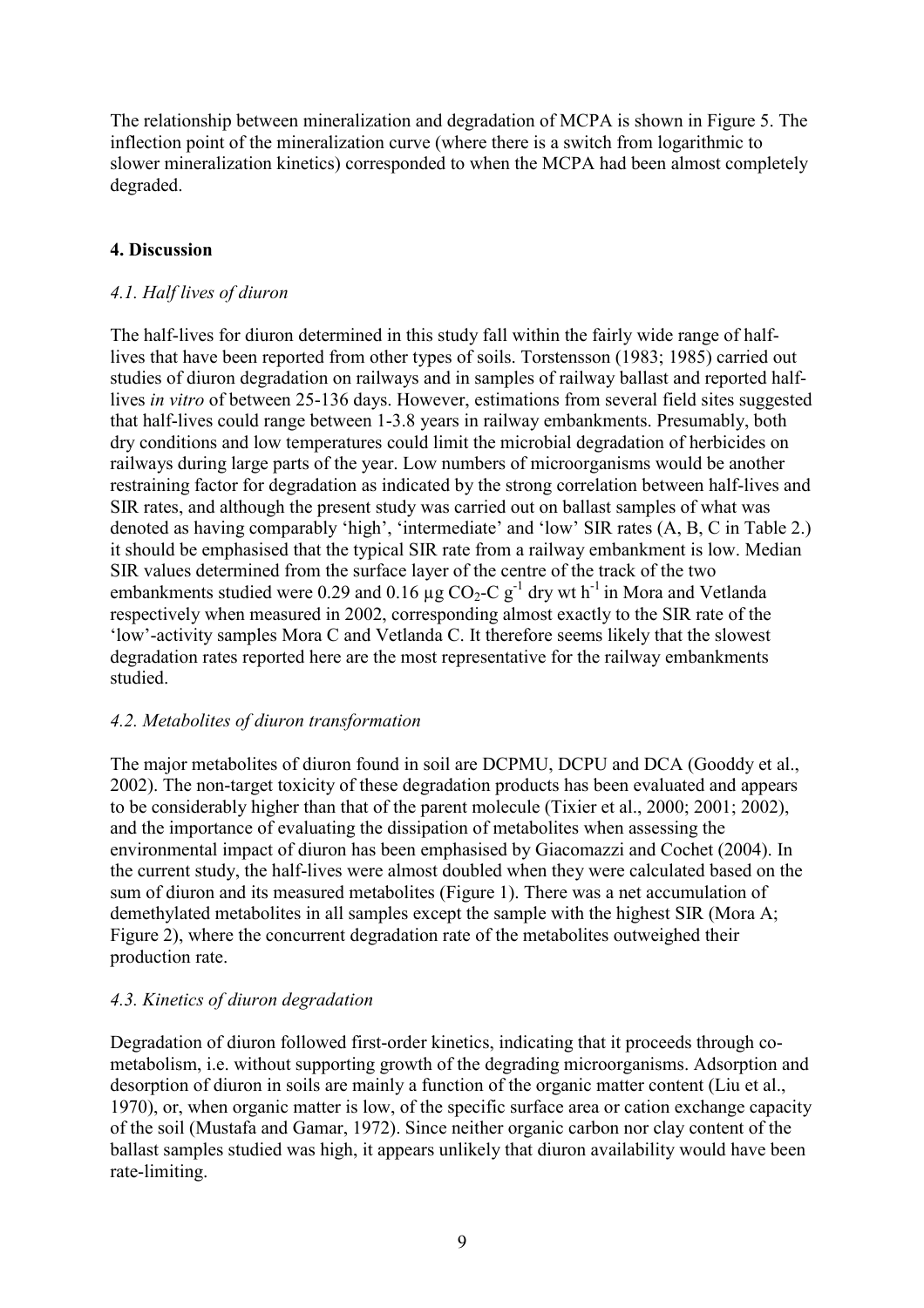A few bacteria capable of rapid diuron degradation, belonging to the genera Arthrobacter (Cullington and Walker, 1999; Widehem et al., 2002) and Sphingomonas (Sørensen et al., 2001) have been isolated from agricultural fields. However, as on railways, degradation of diuron and structurally similar phenylureas is generally slow in agricultural soils and can be described by the first-order rate law (Hill et al., 1955; Madhun and Freed, 1987), even though accelerated degradation has been observed in some cases (Cox et al., 1996; Sørensen et al., 2003; Walker and Austin, 2004). However, the spatial heterogeneity is large and rapid growth-linked degradation along with slow co-metabolic degradation rates have been observed from within the same fields for both isoproturon and linuron herbicides (Bending et al., 2001; Rasmussen et al., 2005). The reason for this large heterogeneity does not appear to be the lack of degrading microorganisms in the field, but rather variation in soil properties that control microbial growth (Bending et al., 2003; Rasmussen et al., 2005). However, studies of the functional microbial diversity of railways reveal low catabolic versatility of microbial communities in railway ballast, suggesting that many functionally important microorganisms could be lacking (Cederlund et al., unpublished data), and it is possible that the railway samples studied here were essentially devoid of organisms capable of rapid diuron metabolism. The fact that the metabolite DCA was only detected at trace concentrations in two of the samples also supports this assertion, since DCA is the major metabolite produced in soil by the diuron-degraders characterized to date (Cullington and Walker, 1999; Widehem et al., 2002).

#### 4.4. Relationship between organic matter and diuron degradation

There was a negative correlation between loss on ignition and the half-life of diuron (Figure 1). This could indicate that degradation is limited by lack of nutrients in the embankment. However, considering the cross-correlation between loss on ignition, SIR and basal respiration, it is difficult to infer whether a low content of organic matter restrains diuron degradation *per se* or rather the size or activity of the microbial community as a whole. Whatever the reasons for this relationship, it is tempting to extrapolate the regression line from Figure 1 to get an idea of what content of organic matter would be required to obtain a more acceptable half-life for diuron in railway ballast. A half-life for diuron of about 50 days would require a loss on ignition of 2.36%, which is somewhat higher than the highest percentages found when the two railways were investigated in 2002 (Cederlund and Stenström, 2004). Additions of straw and  $NH<sub>4</sub>NH<sub>3</sub>$  to soil have been reported to enhance degradation of diuron by stimulating microbial activity (Berger, 1999) and the same was true for the addition of ground lucerne straw to railway ballast samples in the present study (Figure 3). However, although degradation of diuron was significantly enhanced, lucerne addition stimulated only the first demethylation steps but did not stimulate further diuron transformation. Applications of organic matter or fertilization of railways could possibly enhance diuron degradation, but since the aim of herbicide use is to prevent plant growth and accumulation of organic matter, these measures are not very feasible alternatives.

#### 4.5. Enhanced mineralization of MCPA

The time required for 50% mineralization of MCPA was clearly lowered in soil from plots that were previously treated with MCPA (treatments 1 and 2) compared to previously untreated plots (treatment 0; Figure 4) This was expected since enhanced degradation of MCPA following treatment has been repeatedly observed in soil and on agricultural fields (Audus, 1951; Kirkland and Fryer, 1966; Torstensson et al., 1975; Helweg, 1987; Smith et al.,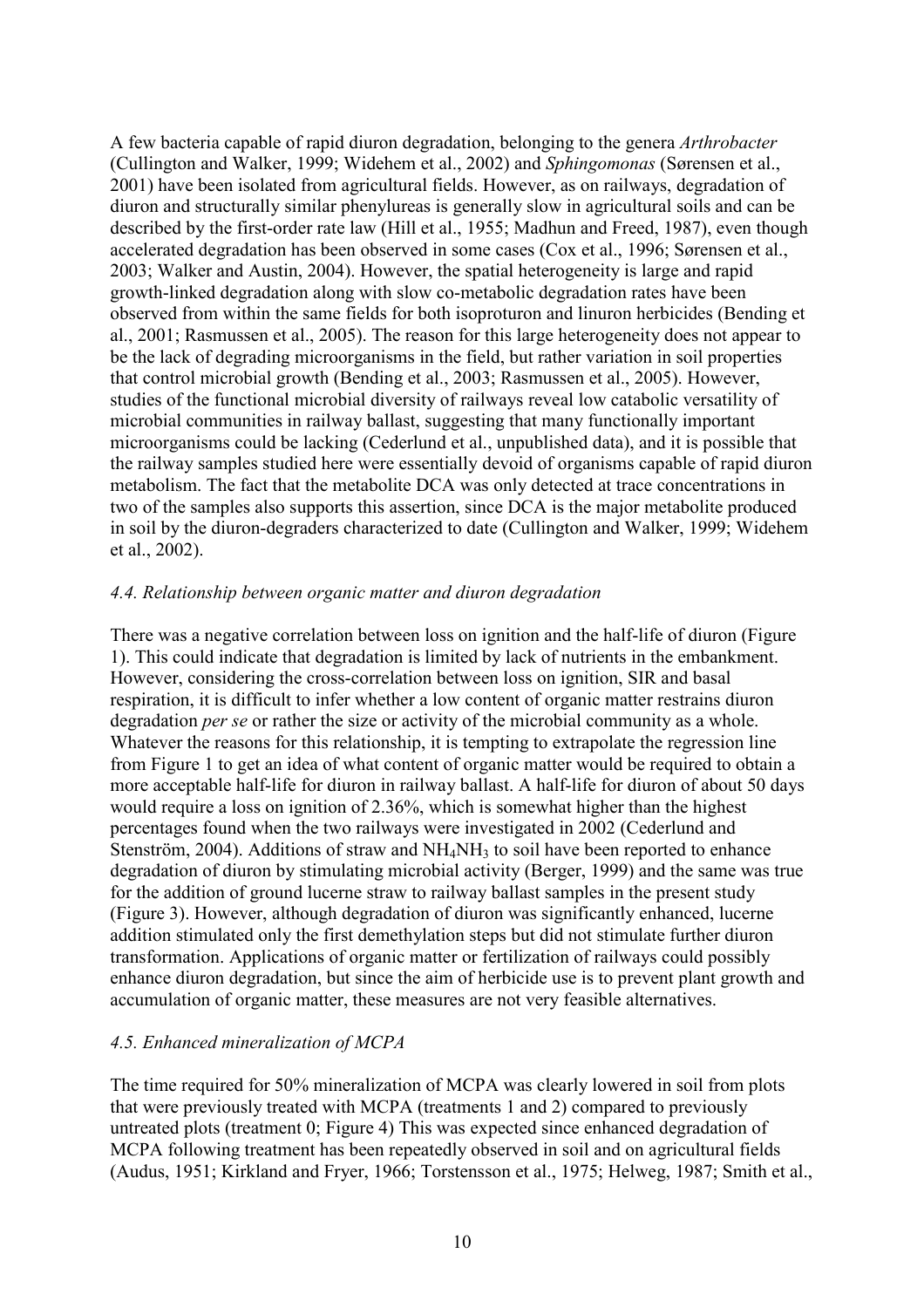1989; Smith and Aubin, 1991a). The mineralization of MCPA followed typical growth-linked kinetics, displaying sigmoid-shaped curves of  ${}^{14}C$ -CO<sub>2</sub> release, and the differences in times required for mineralization were mainly due to differences in the length of the 'lag phase'. This in turn reflects differences in the initial population size  $(N_0)$  and specific growth rate  $(\mu)$ of MCPA degraders between plots (Table 3). There was a significant negative correlation between pH of the soil and the time for 50% mineralization. The low pH would have decreased the water solubility of MCPA but it is also possible that the activity of microorganisms that degrade MCPA was affected directly. The results are in good agreement with those of Torstensson (1974), who investigated the effects of pH on the degradation of MCPA and reported reduced degradation at pH values below 5.5.

### 4.6. Numbers of MCPA degraders

In unamended ballast samples, the number of MCPA degraders was below the limit of detection of the MPN assay, reflecting the overall low SIR that is found on railways and the lack of natural selection for microorganisms with MCPA degrading capabilities. The numbers were significantly higher in MCPA-treated soil but the variability was very high. This could reflect uneven application of MCPA in the field trials or simply variation in the initial number of MCPA degraders. It is likely that MCPA degrading communities are not evenly distributed in the ballast but that variability is similar to what has been observed for 2,4-D degraders in agricultural soil, where degradation is spatially structured on a centimetre to microhabitat scale (Gonod et al., 2003; 2005). Since the railway was sampled approximately one year after the latest herbicide application, differences in numbers could also reflect resistance of the degrading organisms to predation and counter-selection mechanisms. Smith et al. (1994) demonstrated that an MCPA-degrading bacterial strain that was added to a field site contributed to enhanced degradation for at least 615 days after its application. However, when studying the loss of enhanced degradation of MCPA in a field site that had been repeatedly treated with MCPA, no significant differences in numbers of MCPA degraders were detected 204 days after the latest MCPA application (Smith and Aubin, 1994). In fact, although degradation of MCPA and 2,4-D is generally found to be enhanced following treatment, contrasting results have been found from studies that have attempted to enumerate degraders of phenoxyalkanoic acids in previously treated and untreated soils, possibly because soils were sampled at different times after cessation of herbicide treatments. Smith and Aubin (1991b) reported mean values of 127 and 193 2,4-D degrading organisms  $g^{-1}$  dry wt. soil in two untreated soils and 710 and 254 800 cells  $g^{-1}$  dry wt. soil for two treated soils. However, several studies have not detected any significant differences between the numbers of MCPA or 2,4-D degraders in treated and untreated soils (Torstensson et al., 1975; Holben et al., 1992).

## 4.7. Specific activity (q), specific growth rate  $(\mu)$  and yield  $(Y)$

A mean value of 1.432 pg MCPA cell<sup>-1</sup> h<sup>-1</sup> for q was calculated from the relationship between MCPA degraders counted and  $qN<sub>0</sub>$  obtained by fitting mineralization data to Equation 1. This value was used for calculation of Y according to  $Y = \mu/q$ . Mai et al. (2001) reported a yield for the mineralization of MCPA by Stenotrophomonas maltophilia of  $3.9*10^9$  cells (mg C)<sup>-1</sup> when grown in liquid culture, which corresponds to 2.1 cells (pg  $MCPA$ )<sup>-1</sup>, and Stenström (1989) reported yield values for the degradation of 2,4-D by Alcaligenes euthrophus in liquid media of between 0.86-1.58 cells  $(pg 2,4-D)^{-1}$ . These values are about 2-70 times higher than those reported in the current study (Table 3). Lower yield values than theoretically possible for microbial growth on MCPA in soil have been observed by others (Bælum et al., 2006) and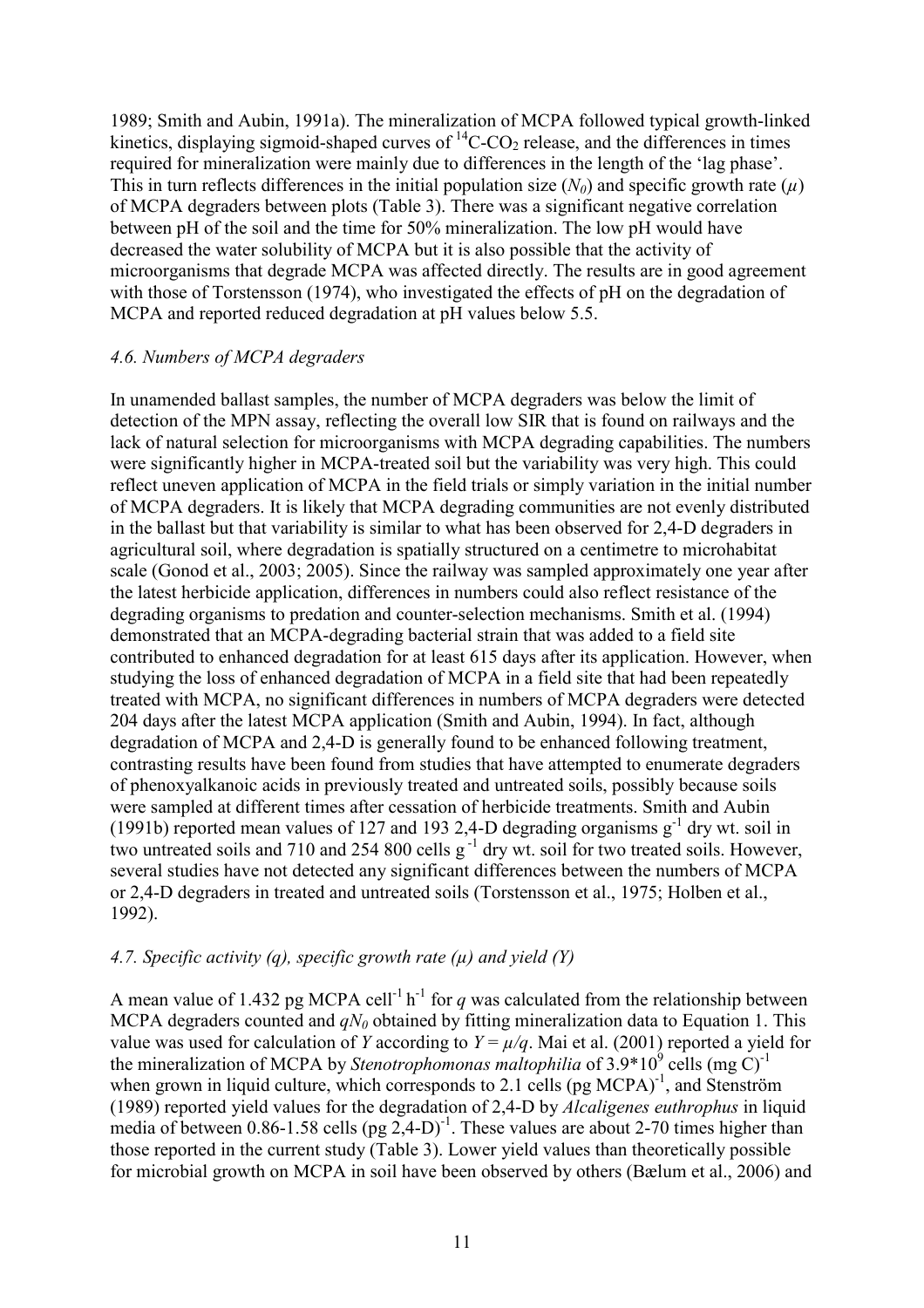could reflect factors such as predation by protozoa, lower availability of substrates and nutrient limitation. In fact, the specific growth rate and yield of MCPA degraders correlated with the nitrogen content of the ballast samples and it is thus evident that the formation of microbial cells from MCPA is nitrogen-limited on the railway. Hence, this could also be a contributing factor to the large variability in numbers that was observed in treatments 1 and 2.

A theoretical value for the number of MCPA degraders that could be formed following an application of MCPA to a railway can be estimated from the calculated yield values and the dose applied. An application rate of 2 l ha<sup>-1</sup> of MCPA 750 with 750 g a.i.  $1^{-1}$  would give an applied amount of approx.  $0.15$  g MCPA per m<sup>2</sup>. If we assume an even spread of MCPA in the top 10 cm of the railway embankment and a bulk density of 2 g cm<sup>-3</sup> we would get a concentration of 0.75  $\mu$ g MCPA g<sup>-1</sup> dry wt. This value is consistent with concentrations determined in soil sampled from the top layer of the railway directly after spraying (data not shown). If we use the yield estimated from the degradation experiments (Table 3; average 0.18 cells pg<sup>-1</sup> MCPA), we get a theoretical value of 135,000 MCPA degraders g<sup>-1</sup> of soil. This value is similar to what was found in the sample from plot B3 that had the highest counted number in the MPN assay, but much higher than the values from the other plots.

### 4.8. Comparison between mineralization and degradation of MCPA

The experiment where MCPA degradation (remaining concentration) was assessed at the same time as mineralization  $({}^{14}C$ -CO<sub>2</sub> release) revealed that the inflection point of the mineralization curve coincided in time with an almost complete disappearance of MCPA in the soil (Figure 5). Bergström and Stenström (1998) described the kinetics of 2,4-D degradation in soil and observed that an inflection point coincided in time with when there was no more water-extractable 2,4-D in the sample. However, in their study, the total concentration of 2,4-D was then still around 4  $\mu$ g g<sup>-1</sup> in the soil, indicating that the inflection point corresponded to a switch from growth-linked to desorption-controlled degradation kinetics. This is also consistent with the findings of Jensen et al. (2004), who observed an inverse relationship between sorption strength and mineralization rate of MCPA in soil, revealing that availability of MCPA can control degradation. Considering the above, our results suggest that almost the entire amount of MCPA in the railway ballast will be dissolved in the soil water phase and available for microbial degradation.

## 5. Conclusions

In order to minimize the environmental impact of weed control on railway tracks, it is important to consider the degradation kinetics of the herbicides. The results from this study illustrate the principal differences between cometabolically (diuron) and metabolically (MCPA) degraded herbicides. The degradation of the former type is dependent on the overall microbial activity of the ballast, whereas the degradation rate of the latter is successively increased because of microbial growth. Thus, the difference in persistence between these two types is likely to be more pronounced on railways, where overall microbial activity is very low, and hence co-metabolism proceeds much more slowly than in agricultural soils which are biologically more active.

Microbial biomass and activity of Swedish railways appear to be too low to sustain an environmentally acceptable rate of diuron degradation. The use of diuron on railway tracks is therefore associated with a high risk of groundwater contamination. Amendments with straw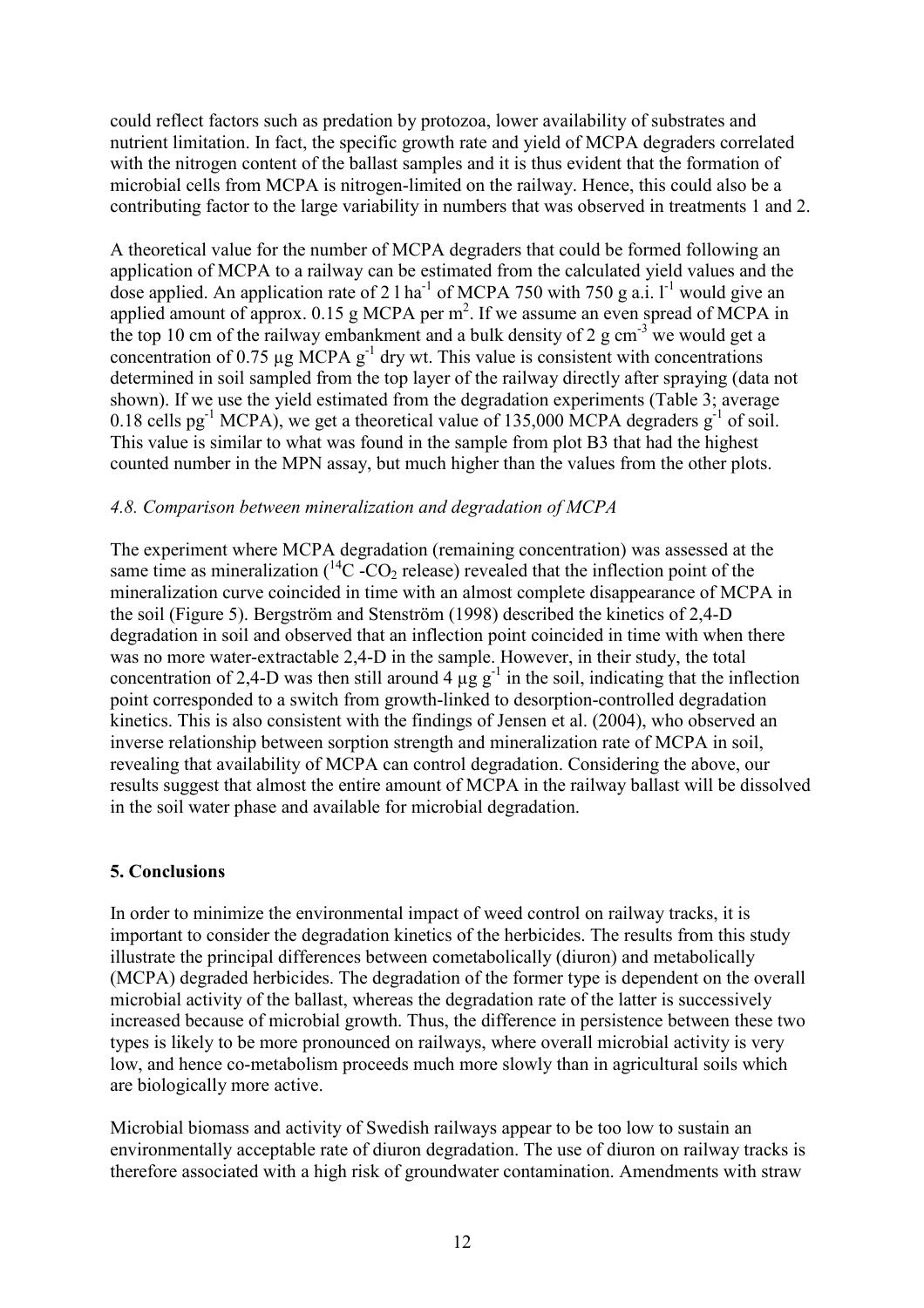or fertilizers to stimulate the microbial activity could potentially enhance diuron degradation but are not suitable alternatives for railways. If leaching is of concern a long-term strategy might be to incorporate an adsorptive layer in the construction of new railway embankments. Such a layer could potentially consist of burnt crop residues, which have been shown to be 400-2500 times more effective than soil at adsorbing diuron (Yang and Sheng, 2003).

Considering only mineralization kinetics, MCPA would appear to be a more suitable choice than diuron for weed control on railways. A sensible strategy could be to use a rather low dose when MCPA is applied the first time to allow for adaptation of the railway microflora. However, MCPA is known for its high mobility in soils and considering the high variability in the times required for 50% mineralization of previously treated ballast and the fact that the growth of microorganisms that degrade MCPA was nitrogen-limited, it is not certain that degradation will proceed fast enough everywhere on the tracks to guarantee that MCPA does not leach to groundwater.

### Acknowledgements

The authors would like to thank Carl Westberg for help with establishment of the field experimental site. This work was funded by the Swedish Railway Administration.

## References

- Anderson, J.P.E. 1984. Herbicide degradation rate in soil: influence of microbial biomass. Soil Biology & Biochemistry 16, 483-489.
- Audus, L.J. 1951. The biological detoxication of hormone herbicides in soil. Plant and Soil 3, 170-192.
- Bælum, J., Henriksen, T., Hansen, H.C.B., Jacobsen, C.S. 2006. Degradation of 4-chloro-2 methylphenoxyacetic acid in top- and subsoil is quantitatively linked to class III tdfA gene. Applied and Environmental Microbiology 72, 1476-1486.
- Bending, G.D., Shaw, E., Walker, A. 2001. Spatial heterogenity in the metabolism and dynamics of isoproturon degrading microbial communities in soil. Biology and Fertility of Soils 33, 484-489.
- Bending, G.D., Lincoln, S.D., Sørensen, S.R., Morgan, J.A.W., Aamand, J., Walker, A. 2003. In-field spatial variability in the degradation of the phenyl-urea herbicide isoproturon is the result of interactions between degradative Sphingomonas spp. and soil pH. Applied and Environmental Microbiology 69, 827-834.
- Berger, B.M. 1999. Factors influencing transformation rates and formation of products of phenylurea herbicides in soil. Journal of Agricultural and Food Chemistry 47, 3389- 3396.
- Bergström, L., Stenström, J. 1998. Environmental fate of chemicals in soil. Ambio 27, 16-23.
- Börjesson, E., Torstensson, L., Stenström, J. 2004. The fate of imazapyr in a Swedish railway embankment. Pest Management Science 60, 544-549.
- Brinch, U.C., Ekelund, F., Jacobsen, C.S. 2002. Method for spiking soil samples with organic compounds. Applied and Environmental Microbiology 68, 1808-1816.
- Cederlund, H., Stenström, J. 2004. Microbial biomass and activity on railway track and embankments. Pest Management Science 60, 550-555.
- Cochran, W.G. 1950. Estimation of bacterial densities by means of the most probable number. Biometrics 6, 105-116.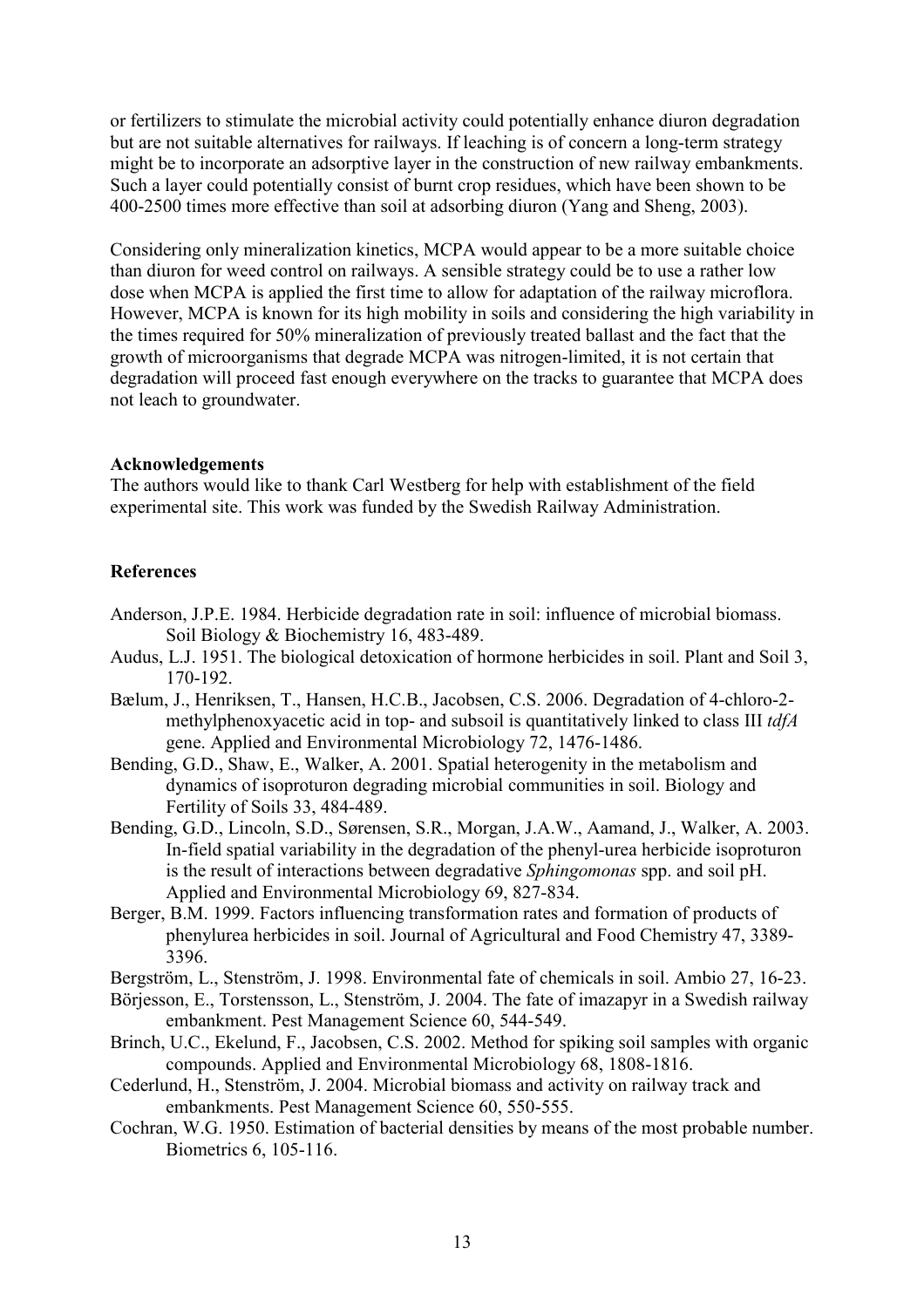- Cox, L., Walker, A., Welch, S.J. 1996. Evidence for the accelerated degradation of isoproturon in soils. Pesticide Science 48, 253-260.
- Cullington, J.E., Walker, A. 1999. Rapid biodegradation of diuron and other phenylurea herbicides by a soil bacterium. Soil Biology & Biochemistry 31, 677-686.
- Giacomazzi, S., Cochet, N. 2004. Environmental impact of diuron transformation: a review. Chemosphere 56, 1021-1032.
- Gonod, L.V., Chenu, C., Soulas, G. 2003. Spatial variability of 2,4-dichlorophenoxyacetic acid (2,4-D) mineralisation potential at a millimetre scale in soil. Soil Biology & Biochemistry 35, 373-382.
- Gonod, L.V., Chadoeuf, J., Chenu, C. 2005. Spatial distribution of microbial 2,4 dichlorophenoxy acetic acid mineralization from field to microhabitat scale. Soil Science Society of America Journal 70, 64-71.
- Gooddy, D.C., Chilton, P.J., Harrison, I. 2002. A field study to assess the degradation and transport of diuron and its metabolites in a calcareous soil. The Science of the Total Environment 297, 67-83.
- Hassink, J., Klein, A., Kördel, W., Klein, W. 1994. Behaviour of herbicides in non-cultivated soils. Chemosphere 28, 285-295.
- Helweg, A. 1987. Degradation and adsorption of  ${}^{14}$ C-MCPA in soil influence of concentration, temperature and moisture content on degradation. Weed Research 27, 287-296.
- Hill, G.D., McGahen, J.W., Baker, H.M., Finnerty, D.W., Bingman, C.W. 1955. The fate of substituted urea herbicides in agricultural soils. Agronomy Journal 47, 93-104.
- Holben, W.E., Schroeter, B.M., Calabrese, V.G.M., Olsen, R.H., Kukor, J.K., Biederbeck, V.O., Smith, A.E., Tiedje, J.M. 1992. Gene probe analysis of soil microbial populations selected by amendment with 2,4-dichlorophenoxyacetic acid. Applied and Environmental Microbiology 58, 3941-3948.
- Jensen, P.H., Hansen, H.C.B., Rasmussen, J., Jacobsen, O.S. 2004. Sorption-controlled degradation kinetics of MCPA in soil. Environmental Science and Technology 38, 6662-6668.
- Jones, W.J., Ananyeva, N.D. 2001. Correlations between pesticide transformation rate and microbial respiration activity in soil of different ecosystems. Biology and Fertility of Soils 33, 477-483.
- Kirkland, K., Fryer, J.D. 1966. Pre-treatment of soil with MCPA as a factor affecting persistence of a subsequent application. In: Proceedings 8th British Weed Control 2, 616-621.
- Klein, M. 2002. Die Berechnung der Versickerungsneigung von Pflanzenschutzmitteln in der Gleiskörperumgebung mit PELMO. Zeitschrift für Pflanzenkrankheiten und Pflanzenschutz Sonderheft XVIII, 405-412.
- Lehmicke, L.G., Williams, R.T., Crawford, R.L. 1979. <sup>14</sup>C-most-probable-number method for enumeration of active heterotrophic microorganisms in natural waters. Applied and Environmental Microbiology 38, 644-649.
- Liu, L.C., Cibes-Viadé, H., Koo, F.K.S. 1970. Adsorption of ametryne and diuron by soils. Weed Science 18, 470-474.
- Lode, O., Meyer, K.F. 1999. Utvaskning av plantevernmidler Proevefelt ved Olaloekka bru Gardermobanen. 8/99. The Norwegian Crop Research Institute, Ås.
- Madhun, Y.A., Freed, V.H. 1987. Degradation of the herbicides bromacil, diuron and chlortoluron in soil. Chemosphere 16, 1003-1011.
- Mai, P., Jacobsen, O.S., Aamand, J. 2001. Mineralization and co-metabolic degradation of phenoxyalkanoic acid herbicides by a pure bacterial culture isolated from an aquifer. Applied Microbiology and Biotechnology 56, 486-490.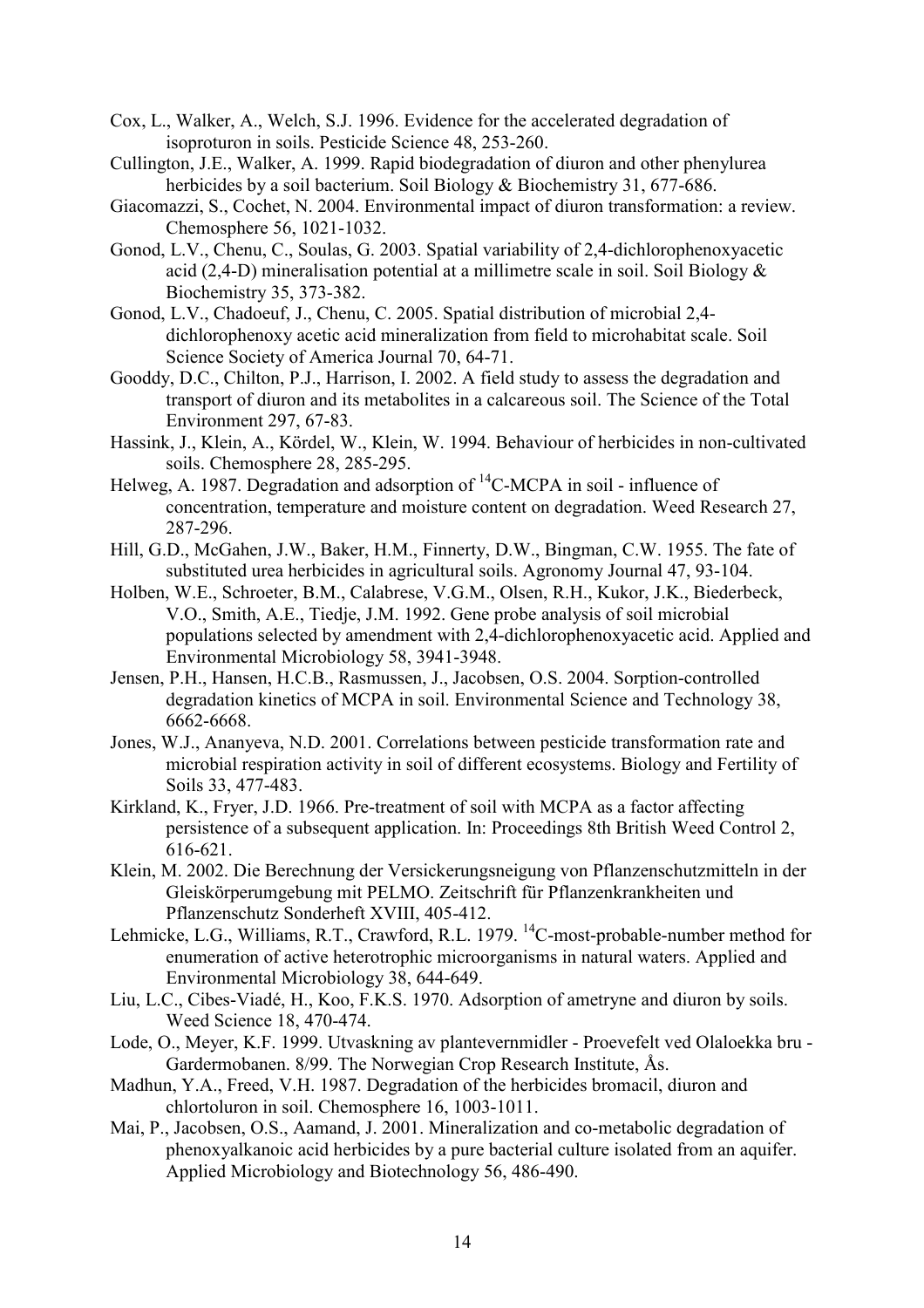- Mustafa, M.A., Gamar, Y. 1972. Adsorption and desorption of diuron as a function of soil properties. Soil Science Society of America. Proceedings. 36, 561-564.
- Nordgren, A. 1988. Apparatus for the continuous, long-term monitoring of soil respiration in large numbers of samples. Soil Biology & Biochemistry 20, 955-957.
- Ramwell, C.T., Heather, A.I.J., Shepherd, A.J. 2004. Herbicide loss following application to a railway. Pest Management Science 60, 556-564.
- Rasmussen, J., Aamand, J., Rosenberg, P., Jacobsen, O.S., Soerensen, S.R. 2005. Spatial variability in the mineralisation of the phenylurea herbicide linuron within a Danish agricultural field: multivariate correlation to simple soil parameters. Pest Management Science 61, 829-837.
- Schmidt, B., Siegesmund, B., Ehses, H., Zietz, E., Mersch, H. 1999. Risk of groundwater pollution from weed control on railway tracks. In: The XI Symposium Pesticide Chemistry, Cremona, Italy. 11-15 September. La Goliardica Pavese s.r.l.; Pavia; Italy 591-597.
- Skark, C., Zullei-Seibert, N., Willme, U., Gatzemann, U., Schlett, C. 2004. Contribution of non-agricultural pesticides to pesticide load in surface water. Pest Management Science 60, 525-530.
- Smith, A.D., Hughes, R.K., Wood, B.J.B. 1981. The microbiology of railway tracks in three urban locations. Environmental Pollution. 26, 193-201.
- Smith, A.E., Aubin, A.J. 1991a. Effects of long-term 2,4-D and MCPA field applications on the soil breakdown of 2,4-D, MCPA, Mecoprop and 2,4,5-T. Journal of Environmental Quality 20, 436-438.
- Smith, A.E., Aubin, A.J. 1991b. Metabolites of  $\int_0^{14}C$ ]-2,4-dichlorophenoxyacetic acid in Saskatchewan soils. Journal of Agricultural and Food Chemistry 39, 2019-2021.
- Smith, A.E., Aubin, A.J. 1994. Loss of enhanced biodegradation of 2,4-D and MCPA in a field soil following cessation of repeated herbicide application. Bulletin of Environmental Toxicology 53, 7-11.
- Smith, A.E., Aubin, A.J., Biederbeck, V.O. 1989. Effects of long-term 2,4-D and MCPA field applications on soil residues and their rates of breakdown. Journal of Environmental Quality 18, 299-302.
- Smith, A.E., Mortensen, K., Aubin, A.J., Molloy, M.M. 1994. Degradation of MCPA, 2,4-D, and other phenoxyalkanoic acid herbicides using an isolated soil bacterium. Journal of Agricultural and Food Chemistry 42, 401-405.
- Sørensen, S.R., Ronen, Z., Aamand, J. 2001. Isolation from agricultural soil and characterization of a Sphingomonas sp. able to mineralize the phenylurea herbicide isoproturon. Applied and Environmental Microbiology 67, 5403-5409.
- Sørensen, S.R., Bending, G.D., Jacobsen, C.S., Walker, A., Aamand, J. 2003. Microbial degradation of isoproturon and related phenylurea herbicides in and below agricultural fields. FEMS Microbiology Ecology 1524, 1-11.
- Stenström, J. 1989. Kinetics of decomposition of 2,4-dichlorophenoxyacetic acid by Algaligenes euthrophus JMP134 and in soil. Toxicity Assessment 4, 405-424.
- Stenström, J., Svensson, K., Johansson, M. 2001. Reversible transition between active and dormant microbial states in soil. FEMS Microbiology Ecology 36, 93-104.
- Strange-Hansen, R., Holm, P.E., Jacobsen, O.S., Jacobsen, C.S. 2004. Sorption, mineralization and mobility of N-(phosphonomethyl)glycine (glyphosate) in five different types of gravel. Pest Management Science 60, 570-578.
- Tixier, C., Bogaerts, P., Sancelme, M., Bonnemoy, F., Twagilimana, L., Cuer, A., Bohatier, J., Veschambre, H. 2000. Fungal biodegradation of a phenylurea herbicide, diuron: structure and toxicity of metabolites. Pest Management Science 56, 455-462.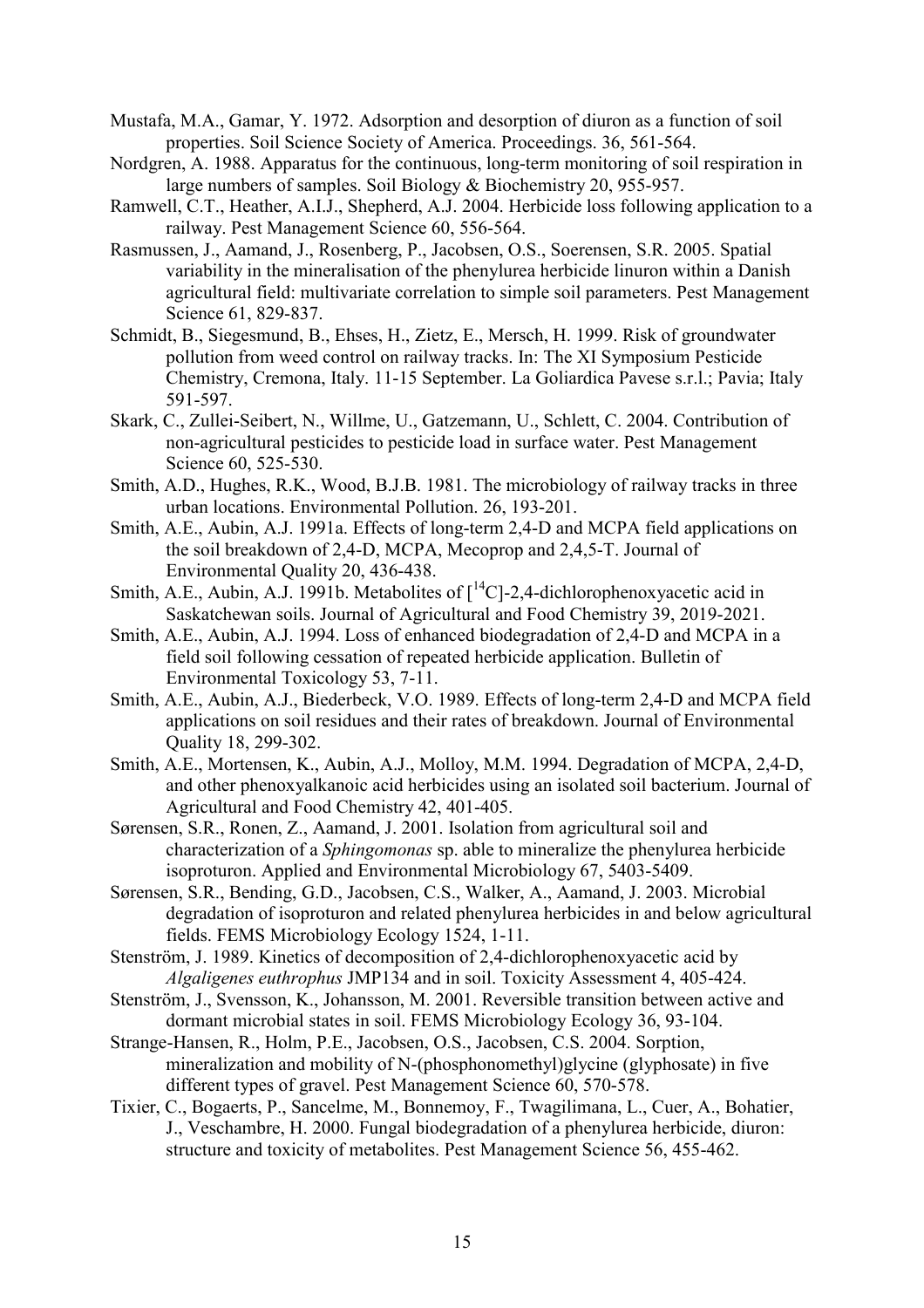- Tixier, C., Sancelme, M., Cuer, A., Veschambre, H. 2001. Degradation products of a phenylurea herbicide, diuron: synthesis, ecotoxicity and biotransformation. Environmental Toxicology and Chemistry 20, 1381-1389.
- Tixier, C., Sancelme, M., Aït-Aïssa, S., Widehem, P., Bonnemoy, F., Cuer, A., Truffaut, N., Veschambre, H. 2002. Biotransformation of phenylurea herbicides by a soil bacterial strain, *Arthrobacter* sp. N2: structure, ecotoxicity and fate of diuron metabolite with soil fungi. Chemospere 46, 519-526.
- Tomlin, C.D.S. 2003. The Pesticide Manual. The British Crop Protection Council, Alton, Hampshire, UK. 347-348.
- Torstensson, L. 1974. Degradation of 2,4-D and MCPA in soils of low pH. Environmental Quality and Safety. Supplement Volume 3, 262-265.
- Torstensson, L. 1983. Undersökning av diurons rörlighet och nedbrytning i banvallar SNV PM 1764. Swedish Environmental Protection Agency, Stockholm.
- Torstensson, L. 1985. Komletterande undersökningar av diurons rörlighet och nedbrytning i banvallar SNV PM 2001. Swedish Environmental Protection Agency, Stockholm.
- Torstensson, L. 2001. Use of herbicides on railway tracks in Sweden. Pesticide Outlook 12, 16-21.
- Torstensson, L., Stenström, J. 1986. "Basic" respiration rate as a tool for prediction of pesticide persistence in soil. Toxicity Assessment: An International Quarterly 1, 57- 72.
- Torstensson, L., Börjesson, E. 2004. Use of imazapyr against Equisetum arvense on Swedish railway tracks. Pest Management Science 60, 565-569.
- Torstensson, L., Stark, J., Göransson, B. 1975. The effect of repeated applications of 2,4-D and MCPA on their breakdown in soil. Weed Research 15, 159-164.
- Torstensson, L., Cederlund, H., Börjesson, E., Stenström, J. 2002. Environmental problems with the use of diuron on Swedish railways. Pesticide Outlook 13, 108-111.
- Torstensson, L., Börjesson, E., Stenström, J. 2005. Efficiacy and fate of glyphosate on Swedish railway embankments. Pest Management Science 61, 881-886.
- Voos, G., Groffman, P.M. 1997. Relationships between microbial biomass and dissipation of 2,4-D and dicamba in soil. Biology and Fertility of Soils 24, 106-110.
- Walker, A., Austin, C.R. 2004. Effect of recent cropping history and herbicide use on the degradation rates of isoproturon in soils. Weed Research 44, 5-11.
- Widehem, P., Aït-Aïssa, S., Tixier, C., Sancelme, M., Veschambre, H., Truffaut, N. 2002. Isolation, characterization and diuron transformation capacities of a bacterial strain Arthrobacter sp. N2. Chemosphere 46, 527-534.
- Yang, Y., Sheng, G. 2003. Enhanced pesticide sorption by soils containing particulate matter from crop residue burns. Environmental Science and Technology 37, 3635-3639.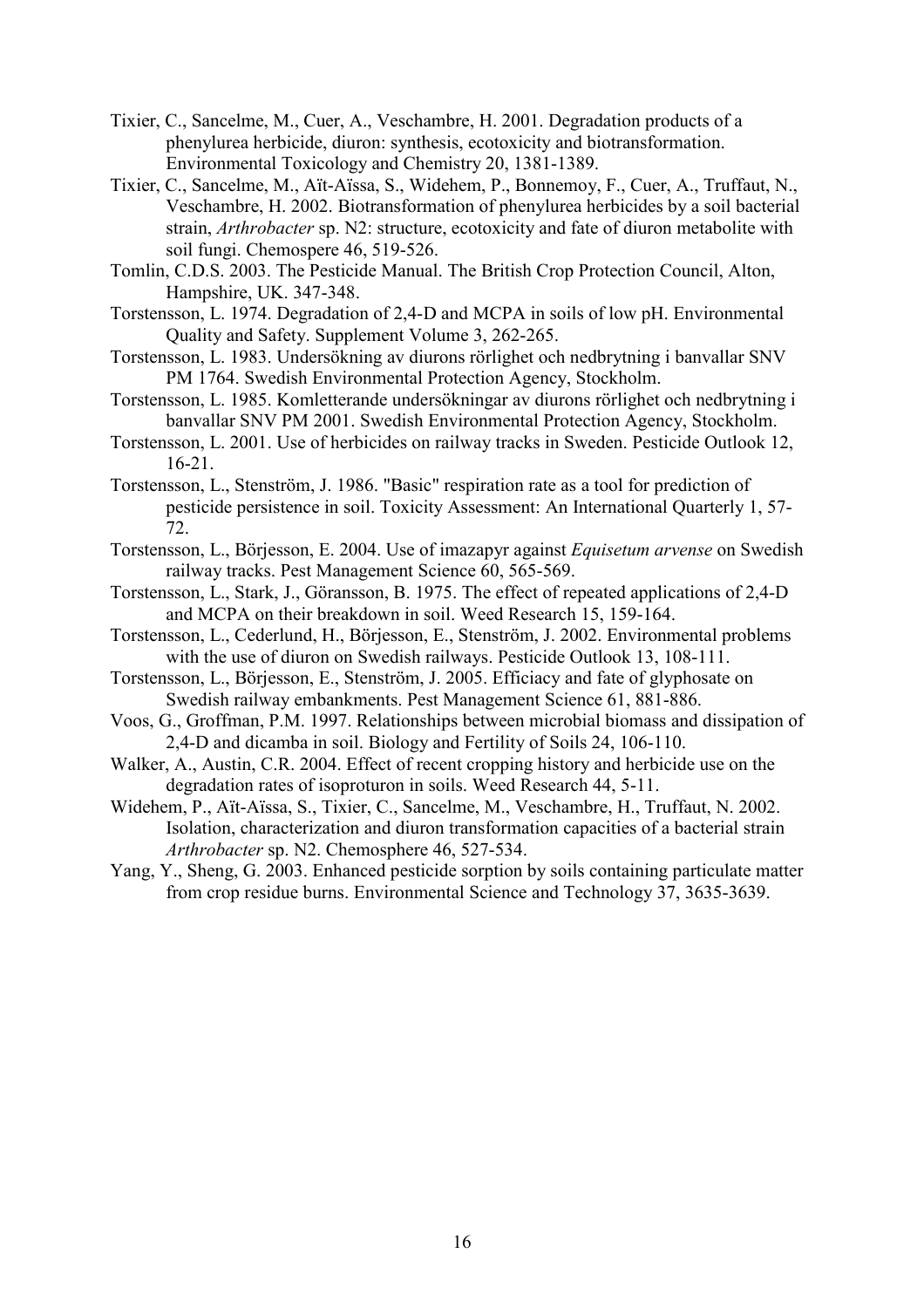| Soil/treatment | pH   | Loss on<br>ignition <sup>a</sup><br>$(\%)$ | $NH_4+$<br>(mg/kg) | $NO3$ -<br>(mg/kg) | Total N<br>(mg/kg) | $P^b$<br>(mg/kg) | $K^b$<br>(mg/kg) | $Mg^b$<br>(mg/kg) |
|----------------|------|--------------------------------------------|--------------------|--------------------|--------------------|------------------|------------------|-------------------|
| Mora A         | 6.23 | 1.92                                       | ND                 | <b>ND</b>          | <b>ND</b>          | ND               | ND               | ND                |
| Mora B         | 6.29 | 1.20                                       | ND                 | <b>ND</b>          | ND                 | ND               | ND               | ND                |
| Mora C         | 6.46 | 0.77                                       | ND                 | ND                 | ND                 | ND               | ND               | ND                |
| Vetlanda A     | 5.78 | 1.25                                       | ND                 | <b>ND</b>          | <b>ND</b>          | ND               | <b>ND</b>        | ND                |
| Vetlanda B     | 6.33 | 0.72                                       | ND                 | ND                 | <b>ND</b>          | ND               | <b>ND</b>        | ND                |
| Vetlanda C     | 6.30 | 0.51                                       | ND                 | ND                 | ND                 | ND               | ND               | ND                |
| Varberg 0a     | 5.17 | 0.69                                       | 0.06               | 0.56               | 0.62               | 12.9             | 5.01             | 2.67              |
| Varberg 0b     | 5.65 | 0.61                                       | 0.02               | 0.35               | 0.37               | 8.70             | 4.92             | 6.14              |
| Varberg 0c     | 6.08 | 0.98                                       | 0.06               | 1.16               | 1.22               | 13.9             | 14.9             | 16.3              |
| Varberg 0d     | 5.44 | 0.85                                       | 0.06               | 0.77               | 0.83               | 16.2             | 10.4             | 5.79              |
| Varberg 1a     | 6.20 | 1.20                                       | 0.09               | 3.27               | 3.36               | 15.9             | 19.3             | 25.9              |
| Varberg 1b     | 5.30 | 0.73                                       | 0.03               | 0.74               | 0.77               | 11.1             | 1.26             | 5.17              |
| Varberg 1c     | 5.94 | 1.05                                       | 0.05               | 1.84               | 1.89               | 11.2             | 14.0             | 16.9              |
| Varberg 1d     | 5.62 | 0.84                                       | 0.11               | 3.28               | 3.38               | 13.4             | 8.78             | 10.3              |
| Varberg 2a     | 5.16 | 0.80                                       | 0.04               | 0.20               | 0.24               | 13.5             | 15.6             | 6.45              |
| Varberg 2b     | 5.27 | 0.80                                       | 0.04               | 0.56               | 0.60               | 15.1             | 9.31             | 4.70              |
| Varberg 2c     | 4.92 | 0.88                                       | 0.06               | 0.69               | 0.75               | 15.1             | 15.3             | 7.80              |
| Varberg 2d     | 5.42 | 0.72                                       | 0.10               | 2.26               | 2.36               | 12.2             | 9.27             | 4.15              |

Table 1. Soil characteristics of the three railway embankments studied

Varberg 0-2 refer to treatments  $0 =$  previously untreated with MCPA;  $1 =$  sprayed one year prior to sampling with a mixture of BASF MCPA 750 and Roundup Bio; and  $2 =$  sprayed for two consecutive years prior to sampling with the same mixture. a-d refer to different plots of the same treatment.

<sup>a</sup> Loss on ignition was measured as the weight loss from dried soil (105°C) after 5h of incineration at 550ºC.

<sup>b</sup> P, K and Mg measured by extraction with ammonium lactate and acetate (Svensk Standard, 1993).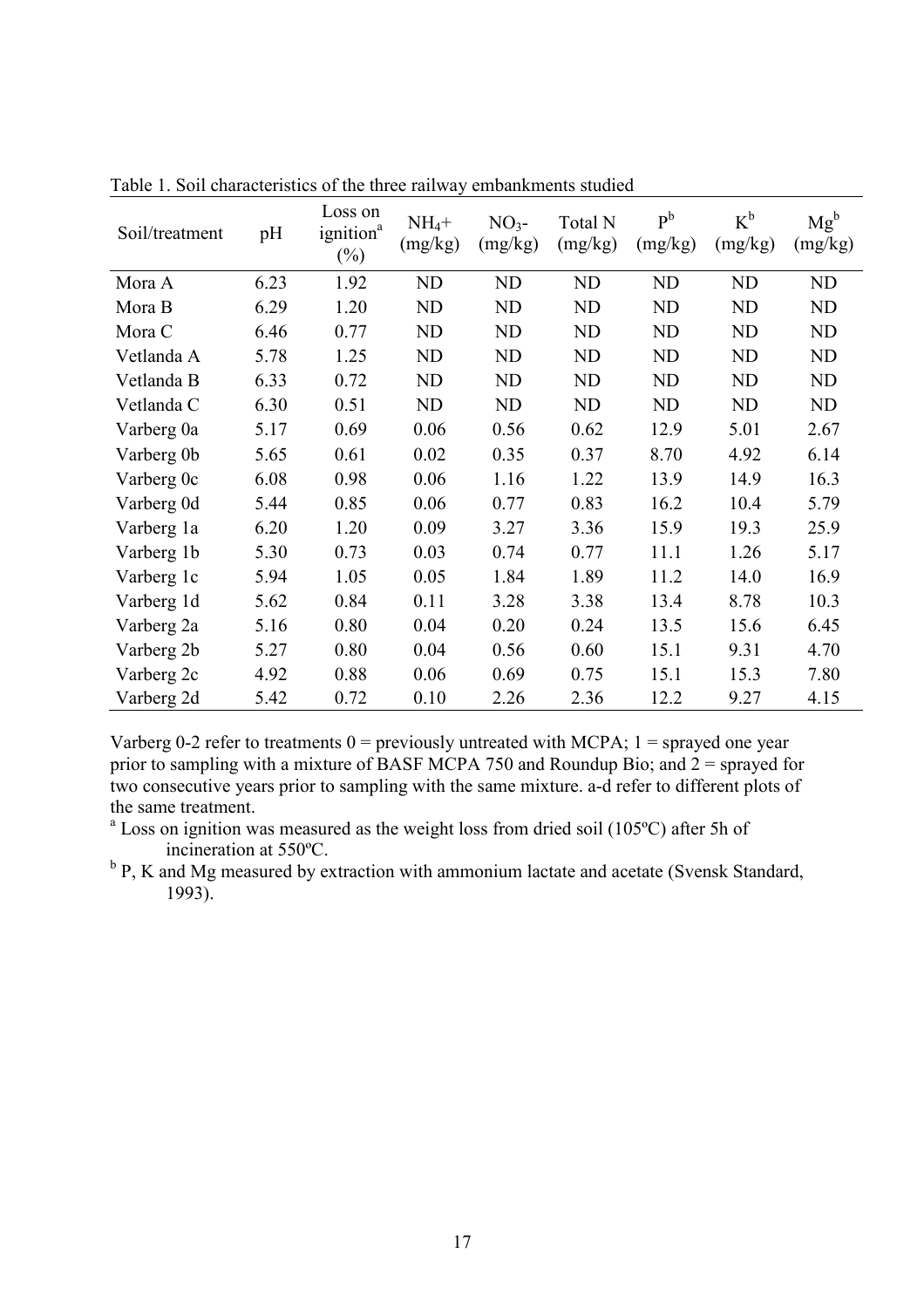| Soil/treatment          | r<br>$(ng CO2-C g-1 h-1)$ | <b>Basal</b> respiration<br>$(\mu g CO_2-C g^{-1} h^{-1})$ | <b>SIR</b><br>$(\mu g CO_2-C g^{-1} h^{-1})$ |
|-------------------------|---------------------------|------------------------------------------------------------|----------------------------------------------|
| Mora A <sup>a</sup>     | $35.0 \pm 10.7$           | $0.320 \pm 0.016$                                          | $1.021 \pm 0.282$                            |
| Mora $B^a$              | $30.1 \pm 4.24$           | $0.139 \pm 0.008$                                          | $0.487 \pm 0.113$                            |
| Mora C <sup>a</sup>     | $9.06 \pm 3.90$           | $0.070 \pm 0.017$                                          | $0.288 \pm 0.045$                            |
| Vetlanda A <sup>a</sup> | $55.3 \pm 10.7$           | $0.205 \pm 0.002$                                          | $0.539 \pm 0.112$                            |
| Vetlanda B <sup>a</sup> | $0.34 \pm 0.41$           | $0.065 \pm 0.040$                                          | $0.241 \pm 0.046$                            |
| Vetlanda C <sup>a</sup> | $0.43 \pm 0.26$           | $0.041 \pm 0.008$                                          | $0.159 \pm 0.019$                            |
| Varberg 0a              | $4.42 \pm 3.97$           | $0.021 \pm 0.006$                                          | $0.121 \pm 0.112$                            |
| Varberg 0b              | $4.75 \pm 0.86$           | $0.017 \pm 0.000$                                          | $0.202 \pm 0.089$                            |
| Varberg 0c              | $2.56 \pm 1.26$           | $0.007 \pm 0.007$                                          | $0.077 \pm 0.035$                            |
| Varberg 0d              | $3.17 \pm 1.40$           | $0.050 \pm 0.000$                                          | $0.273 \pm 0.152$                            |
| Varberg 1a              | $26.1 \pm 14.7$           | $0.126 \pm 0.003$                                          | $0.499 \pm 0.152$                            |
| Varberg 1b              | $0.59 \pm 0.61$           | $0.024 \pm 0.014$                                          | $0.185 \pm 0.040$                            |
| Varberg 1c              | $45.3 \pm 1.92$           | $0.079 \pm 0.003$                                          | $0.428 \pm 0.121$                            |
| Varberg 1d              | $3.43 \pm 1.92$           | $0.052 \pm 0.005$                                          | $0.238 \pm 0.081$                            |
| Varberg 2a              | $2.13 \pm 0.03$           | $0.010 \pm 0.003$                                          | $0.067 \pm 0.077$                            |
| Varberg 2b              | $1.18 \pm 1.14$           | $0.012 \pm 0.001$                                          | $0.072 \pm 0.101$                            |
| Varberg 2c              | $10.1 \pm 0.80$           | $0.060 \pm 0.005$                                          | $0.239 \pm 0.063$                            |
| Varberg 2d              | $0.68 \pm 0.55$           | $0.022 \pm 0.000$                                          | $0.058 \pm 0.017$                            |

Table 2. Microbial respiratory activity from the three railway embankments studied

Varberg 0-2 refer to treatments  $0 =$  previously untreated with MCPA;  $1 =$  sprayed on year prior to sampling with a mixture of BASF MCPA 750 and Roundup Bio; and  $2 =$  sprayed for two consecutive years prior to sampling with the same mixture. a-d refer to different plots of the same treatment.

<sup>a</sup> Values determined after contamination with diuron are shown.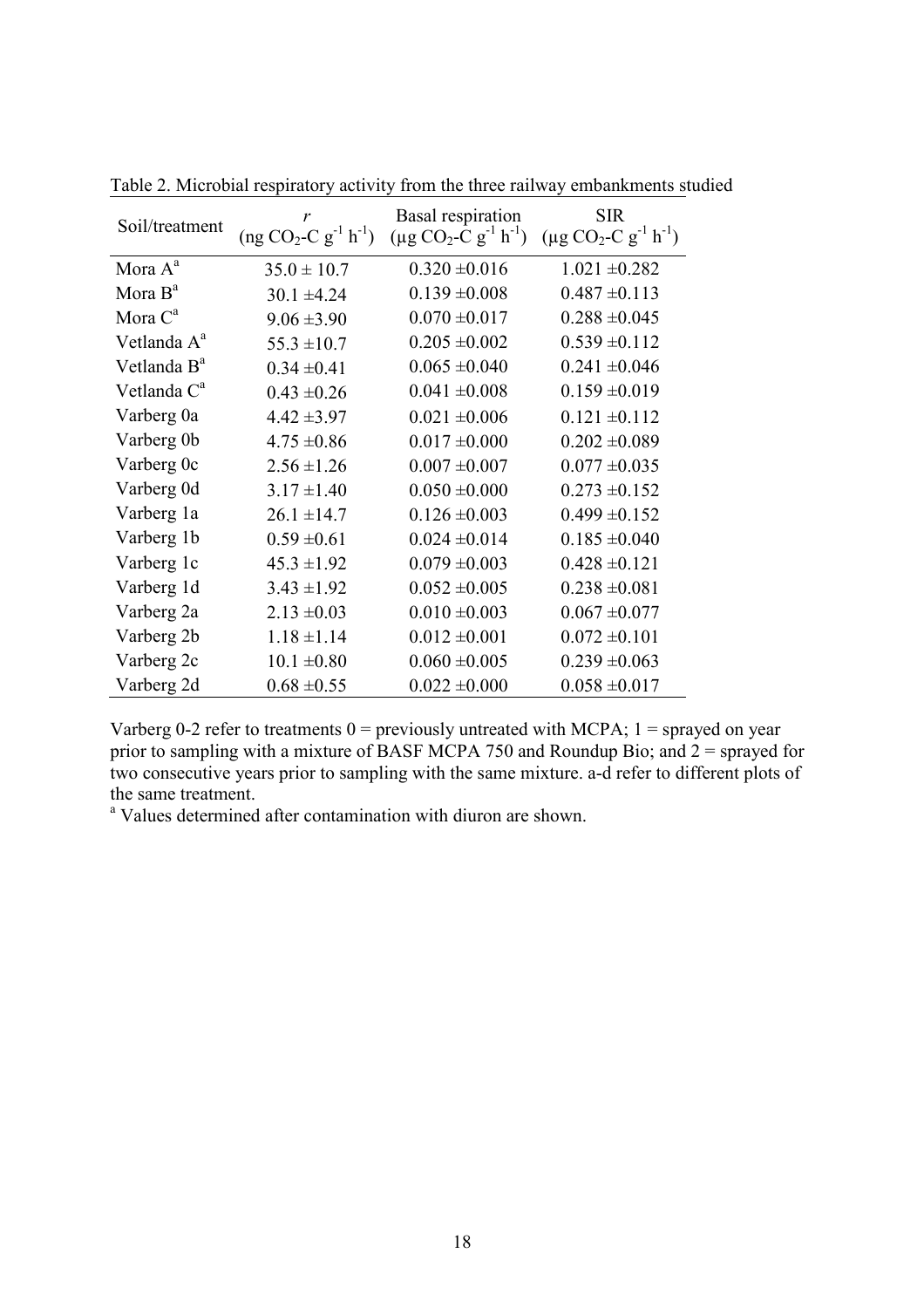| Soil/treatment | $N_{\theta}$<br>counted<br>$(g^{-1})$ | $N_{\theta}$<br>calculated<br>$(g^{-1})$ | $\mu$<br>$(h^{-1})$ | Yield <sup>b</sup><br>$(cells pg-1)$ |
|----------------|---------------------------------------|------------------------------------------|---------------------|--------------------------------------|
| Varberg 0a     | $<$ 20                                | ND                                       | $0.039 \pm 0.017$   | 0.027                                |
| Varberg 0b     | $<$ 20                                | <b>ND</b>                                | $0.059 \pm 0.029$   | 0.041                                |
| Varberg 0c     | $<$ 20                                | <b>ND</b>                                | $0.176 \pm 0.110$   | 0.123                                |
| Varberg 0d     | <20                                   | ND                                       | $0.114 \pm 0.011$   | 0.080                                |
| Varberg 1a     | 130                                   | 2333                                     | $0.467 \pm 0.105$   | 0.326                                |
| Varberg 1b     | 2050                                  | 1943                                     | $0.219 \pm 0.011$   | 0.153                                |
| Varberg 1c     | 140000                                | 22934                                    | $0.277^a$           | 0.193                                |
| Varberg 1d     | 2935                                  | 913                                      | $0.729 \pm 0.051$   | 0.509                                |
| Varberg 2a     | 150                                   | 179                                      | $0.180 \pm 0.014$   | 0.126                                |
| Varberg 2b     | 20                                    | 103                                      | $0.166 \pm 0.044$   | 0.116                                |
| Varberg 2c     | 125                                   | 1534                                     | $0.278 \pm 0.055$   | 0.194                                |
| Varberg 2d     | 7450                                  | 6661                                     | $0.414 \pm 0.077$   | 0.289                                |

Table 3. Number of MCPA degraders, specific activity of MCPA-degrading microorganisms and the yield

Varberg 0-2 refer to treatments  $0 =$  previously untreated with MCPA;  $1 =$  sprayed on year prior to sampling with a mixture of BASF MCPA 750 and Roundup Bio; and  $2 =$  sprayed for two consecutive years prior to sampling with the same mixture. a-d refer to different plots of the same treatment.

<sup>a</sup>  $\mu$  only obtained from one replicate (see Materials and Methods section 2.8.2)<br><sup>b</sup> Calculated as  $\mu/q$  using the value 1.432 pg cell<sup>-1</sup> h<sup>-1</sup> for q (see section 4.8)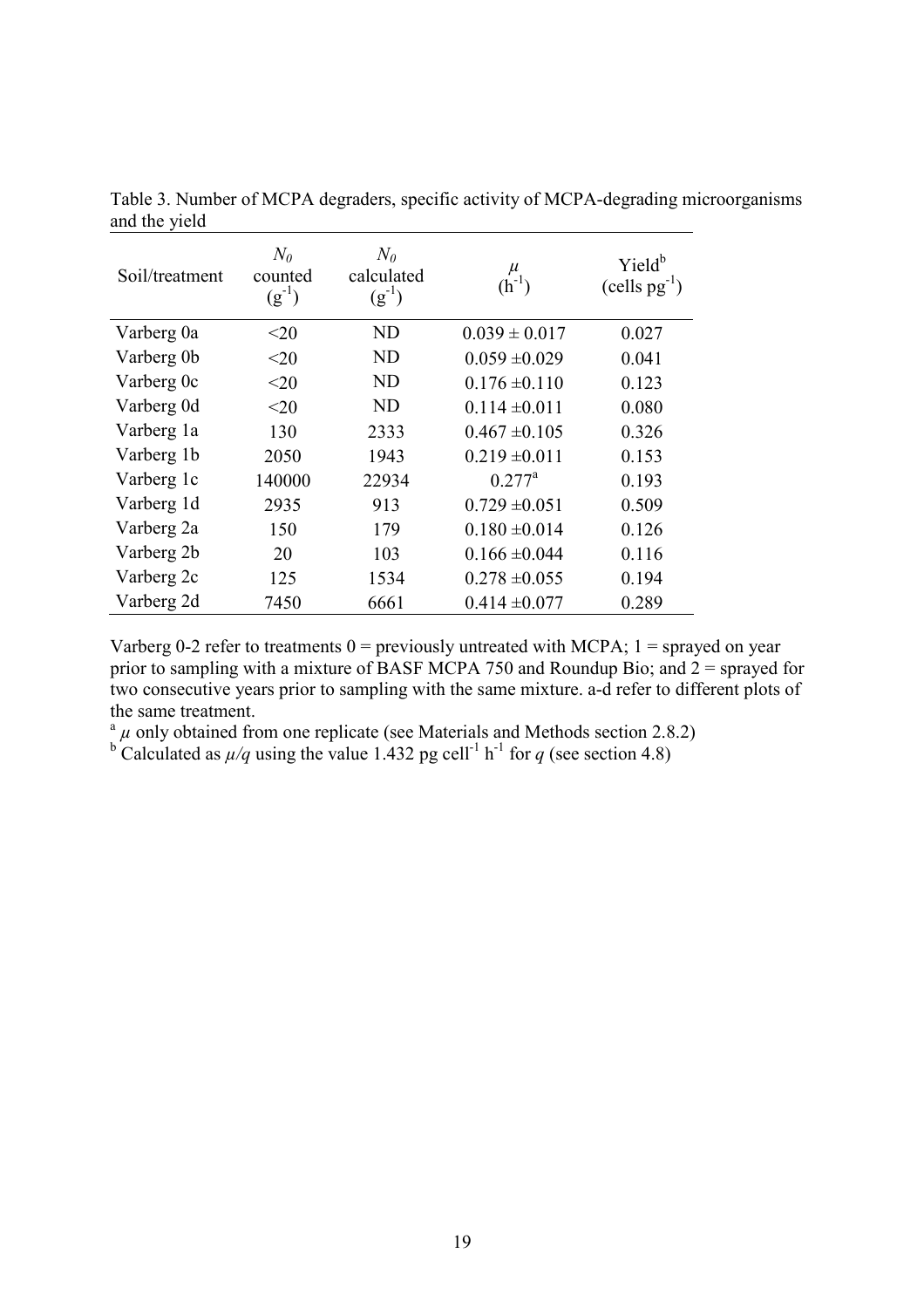

**Figure 1.** Linear regression between (a)  $t\frac{1}{2}$  of diuron and loss on ignition in ballast samples from the embankments at Vetlanda ( $\Delta$ ) and Mora ( $\blacktriangle$ ) (R= -0.87; p<0.05), SIR at Vetlanda ( $\circ$ ) and Mora ( $\bullet$ )  $(R=-0.85; p<0.05)$  and basal respiration at Vetlanda ( $\Box$ ) and Mora ( $\blacksquare$ ) respectively (R=-0.77; non significant). Linear regression between (b)  $t\frac{1}{2}$  of the sum of diuron and its detected metabolites and loss on ignition in ballast samples from the embankments at Vetlanda (∆) and Mora (▲) (R= -0.93; p<0.05), SIR at Vetlanda (○) and Mora (●) (R=-0.92; p<0.05) and basal respiration at Vetlanda (□) and Mora ( $\blacksquare$ ) respectively (R=-0.87; p<0.05).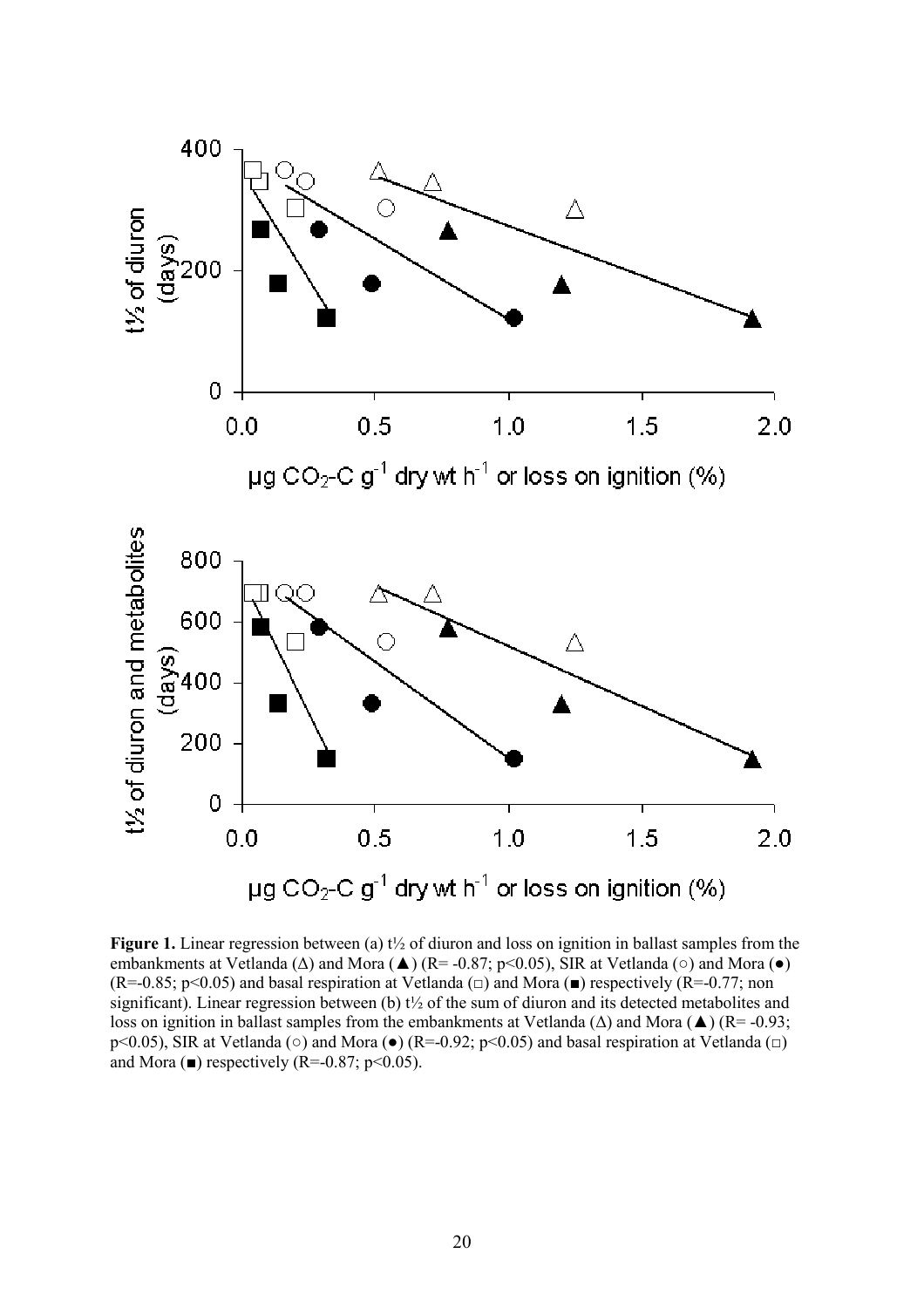



Figure 2. a). Degradation of diuron (○) and formation of the metabolites DCPMU (□) and DCPU ( $\Delta$ ) in the sample of railway ballast from the embankment at Mora with the highest SIR (Mora A). b). Degradation of diuron in the samples with lower SIR (here Mora C is shown as a typical example).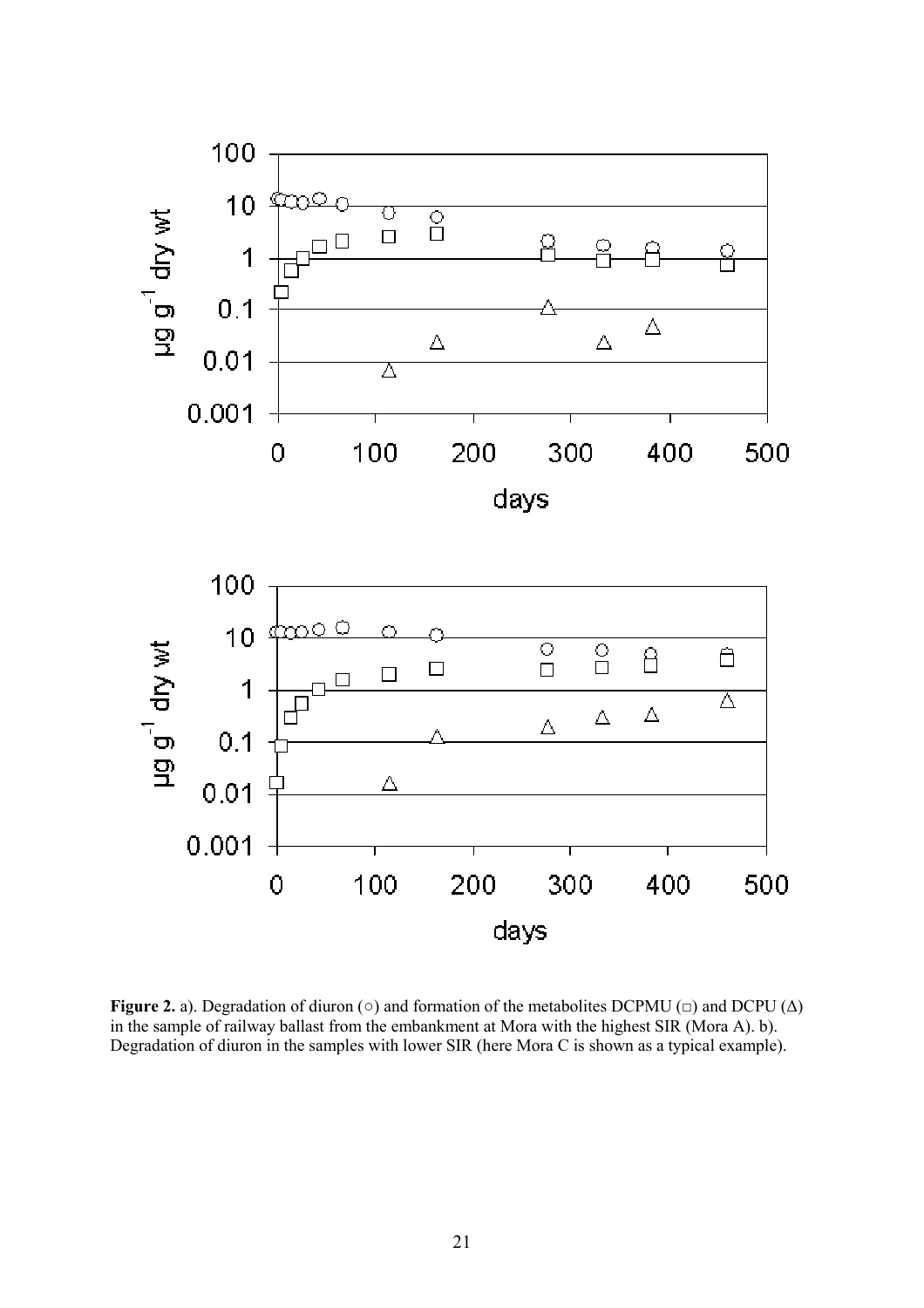

Figure 3. Stimulation of diuron degradation in a sample of railway ballast by the addition of ground lucerne straw. Degraded amount after 239 days of incubation divided into the demethylated fraction; DCPMU and DCPU  $(\square)$  and the no longer detectable, possibly mineralised, fraction ( $\blacksquare$ ).



Figure 4. Time for 50% mineralization of MCPA in samples of railway ballast from four different plots of treatments  $0 =$  previously untreated;  $1 =$  sprayed one year prior to sampling with a mixture of BASF MCPA 750 and Roundup Bio; and  $2 =$  sprayed for two consecutive years prior to sampling with the same mixture ( $n = 3$  from each plot).